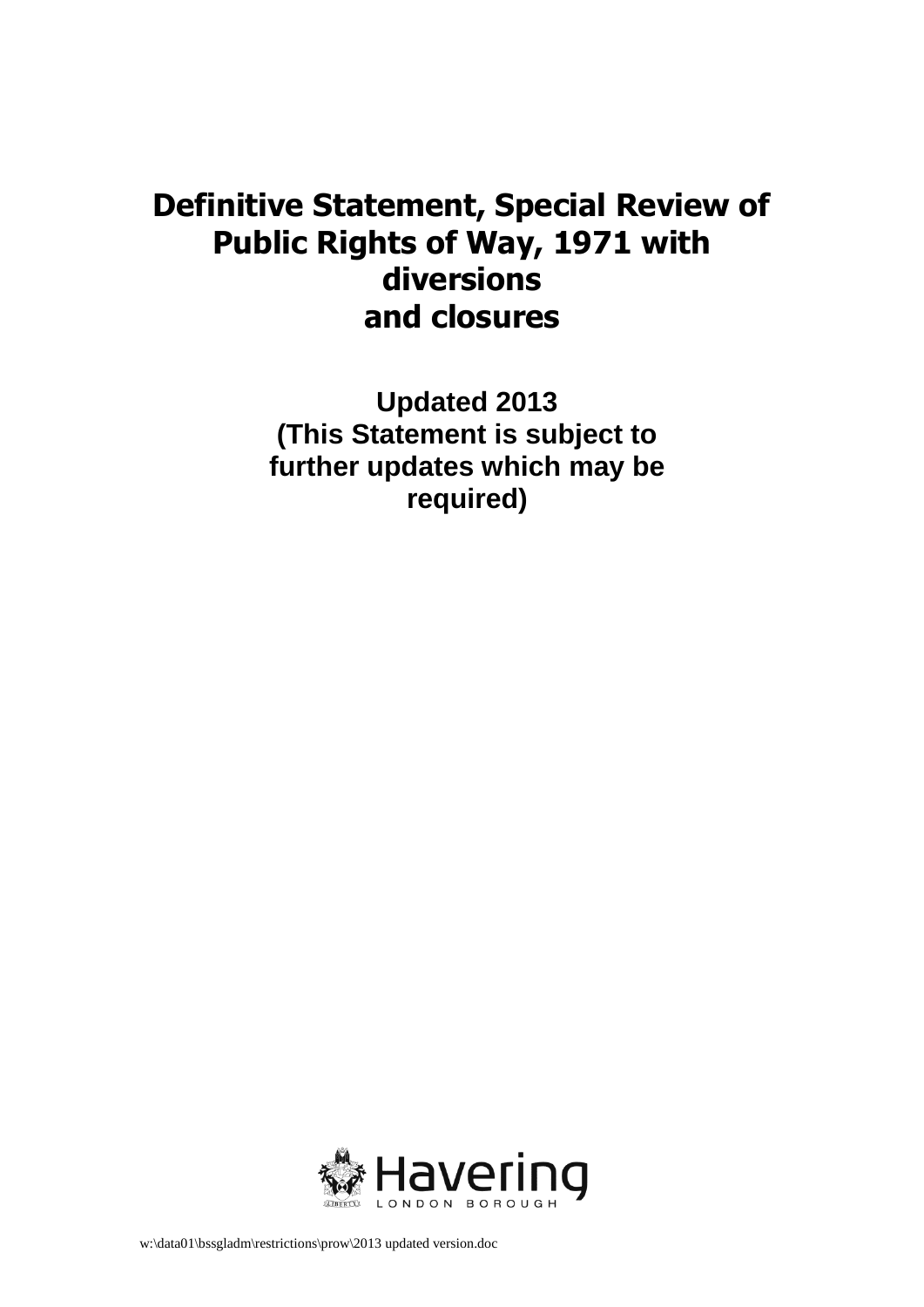**Route Numbers highlighted in red are 'urban' paths that are managed by Streetcare Route Numbers highlighted in green are 'rural' paths that are managed by the Parks Service** 

| <b>Route</b><br><b>Number</b> | <b>National</b><br>Grid<br><b>References</b> | <b>Status</b>         | Position and Description of Public Rights of Way                                                                                                                                                                                                                          |
|-------------------------------|----------------------------------------------|-----------------------|---------------------------------------------------------------------------------------------------------------------------------------------------------------------------------------------------------------------------------------------------------------------------|
| 1                             | 496924                                       | <b>FP</b><br>Footpath | From northern end of Carter Drive west then north-west<br>along River Rom to bridge (alternatively north-west then<br>west along private road to bridge), across the Rom and<br>generally north-west to the Borough boundary with<br><b>Redbridge at Mile Plantation.</b> |
| $\overline{2}$                | 499937                                       | FP part<br>bridleway  | From end of Essex FP No. 23 south to end of Clockhouse<br>Lane.                                                                                                                                                                                                           |
| $\overline{\mathbf{3}}$       | 511933                                       | FP part<br>byway      | From North Road opposite The Parade, north-west to<br>junction with Essex FP No. 24 at Borough boundary in<br><b>Witch Hill Plantation.</b>                                                                                                                               |
| 4                             | 511934                                       | <b>FP</b>             | From North Road, opposite Wyldberg Lodge at junction<br>with FP No. 3 west, then north to junction with Essex FP<br>No. 25 at Borough boundary.                                                                                                                           |
| 5                             | 14937                                        | <b>FP</b>             | From North Road, opposite 500 metres north of Wyldberg<br>Lodge, north to join Essex FP No. 26 at Borough<br>boundary.                                                                                                                                                    |
| $6\phantom{1}6$               | 16940                                        | <b>FP</b>             | From North Road, 500 metres south of The Lodge, south-<br>east to Broxhill Road.                                                                                                                                                                                          |
| $\overline{7}$                | 533942                                       | <b>FP</b>             | From junction with FP No. 10 at Paternoster Row, south-<br>west to North Road, 100 metres south of Wyldberg<br>Lodge.                                                                                                                                                     |
| 8                             | 537931                                       | <b>FP</b>             | From Noak Hill Road, side of The Bear, north-east to<br>junction with FP No. 7.                                                                                                                                                                                           |
| 9                             | 528928                                       | <b>FP</b>             | From Broxhill Road, opposite Broxhill, north-east to<br>junction with FP No. 8 at Cumming Hall.                                                                                                                                                                           |
| 10                            | 534933                                       | FP part<br>byway      | From Noak Hill Common at junction with FP No. 8, north<br>to Church Road, opposite The Poplars.                                                                                                                                                                           |
| 11                            | 536942                                       | <b>FP</b>             | From Church Road, 200 metres south-east of The<br>Poplars, south-west to junction with FP No. 10 at<br><b>Paternoster Row.</b>                                                                                                                                            |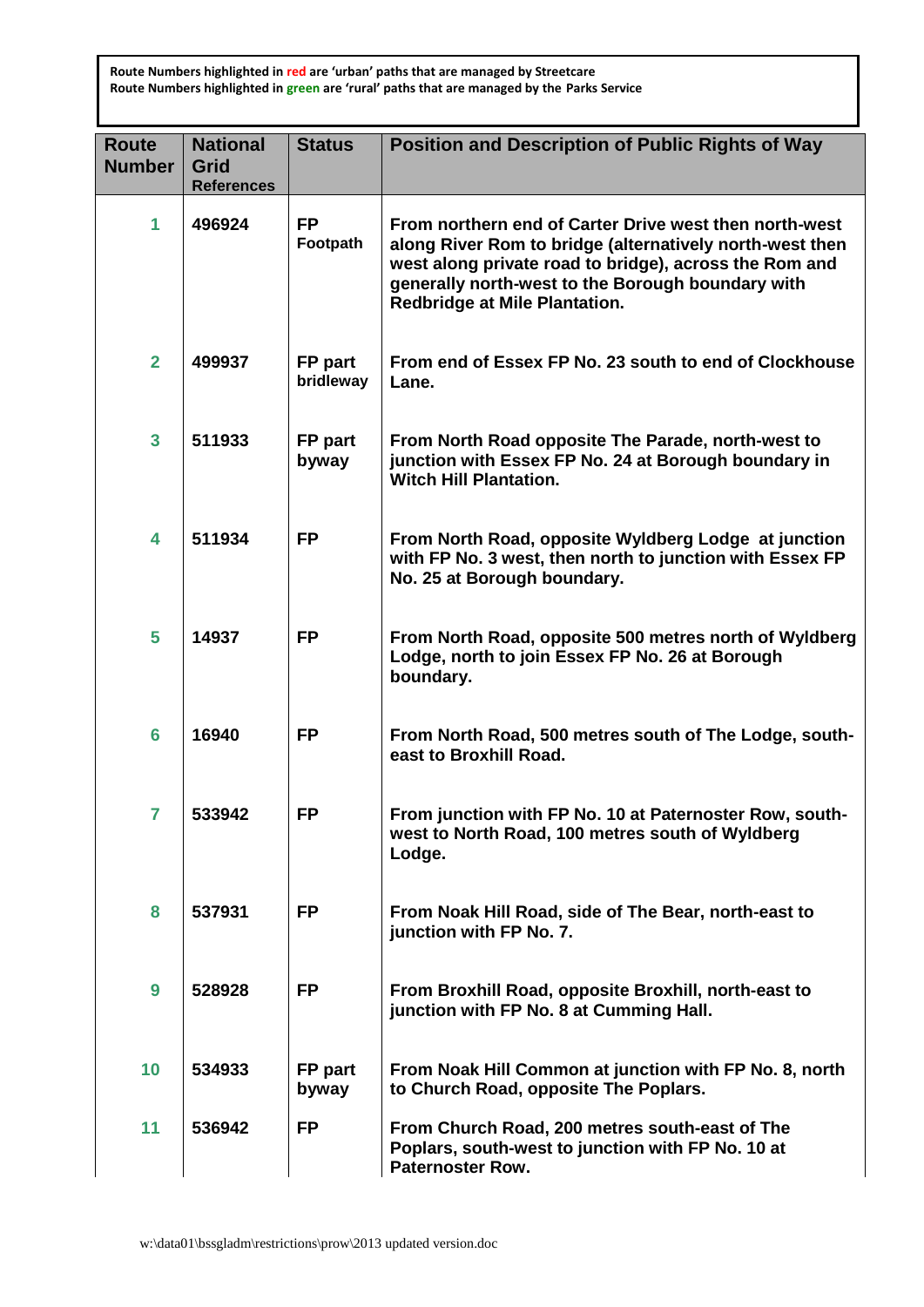| 12                                    | 537946 | <b>FP</b>                          | From junction with Essex FP No. 37, south to Church<br>Road, at The Poplars.                                              |
|---------------------------------------|--------|------------------------------------|---------------------------------------------------------------------------------------------------------------------------|
| 13                                    | 539944 | <b>FP</b>                          | From junction with FP No. 14, north-west to junction with<br>Essex FP No. 38.                                             |
| 14                                    | 537941 | <b>FP</b>                          | From Church Road, opposite FP No. 15, north-east to<br>Borough boundary at junction with Essex FP No. 52.                 |
| 15                                    | 536935 | <b>FP</b>                          | From Noak Hill Common at junction with FP No. 16, north<br>to Church Road, 400 metres north-west of St Thomas'<br>Church. |
| 16<br><b>Extinguishe</b><br>d in part | 536933 | <b>FP</b>                          | From Noak Hill Common at junction with FP No. 8 north<br>to Church Road at Spice Pit Farm.                                |
| 17                                    | 493918 | <b>FP</b>                          | From Stapleford Gardens, north to Craven Gardens,<br>known as Chigwell View.                                              |
| 18                                    | 500921 | <b>FP</b>                          | From end of Ravenswood Close, east to Clockhouse<br>Lane, between Nos. 181 & 183.                                         |
| 19                                    | 494907 | <b>FP</b>                          | From White Hart Lane, side of allotments, west to Collier<br>Row Lane at Sungate House.                                   |
| 20                                    | 499910 | <b>FP</b>                          | From Collier Row Lane, between Nos. 286 & 288, north-<br>east to end of Fullers Close.                                    |
| 21                                    | 500917 | <b>FP</b>                          | From the south side of Number 7 Vernon Road north-east<br>to junction of Orange Tree Hill & Havering Road North.          |
| 22                                    | 508920 | <b>FP</b>                          | From end of Highfield Road, north-east to Havering<br>Road, side of No. 449.                                              |
| 23                                    | 517930 | Part<br>byway<br>Part<br>bridleway | From Broxhill Road, entrance to Bedfords park, south to<br><b>Lower Bedfords Road.</b>                                    |
| 24                                    | 530920 | <b>FP</b>                          | From Daventry Road between Nos. 176 & 182 west to<br><b>Straight Road.</b>                                                |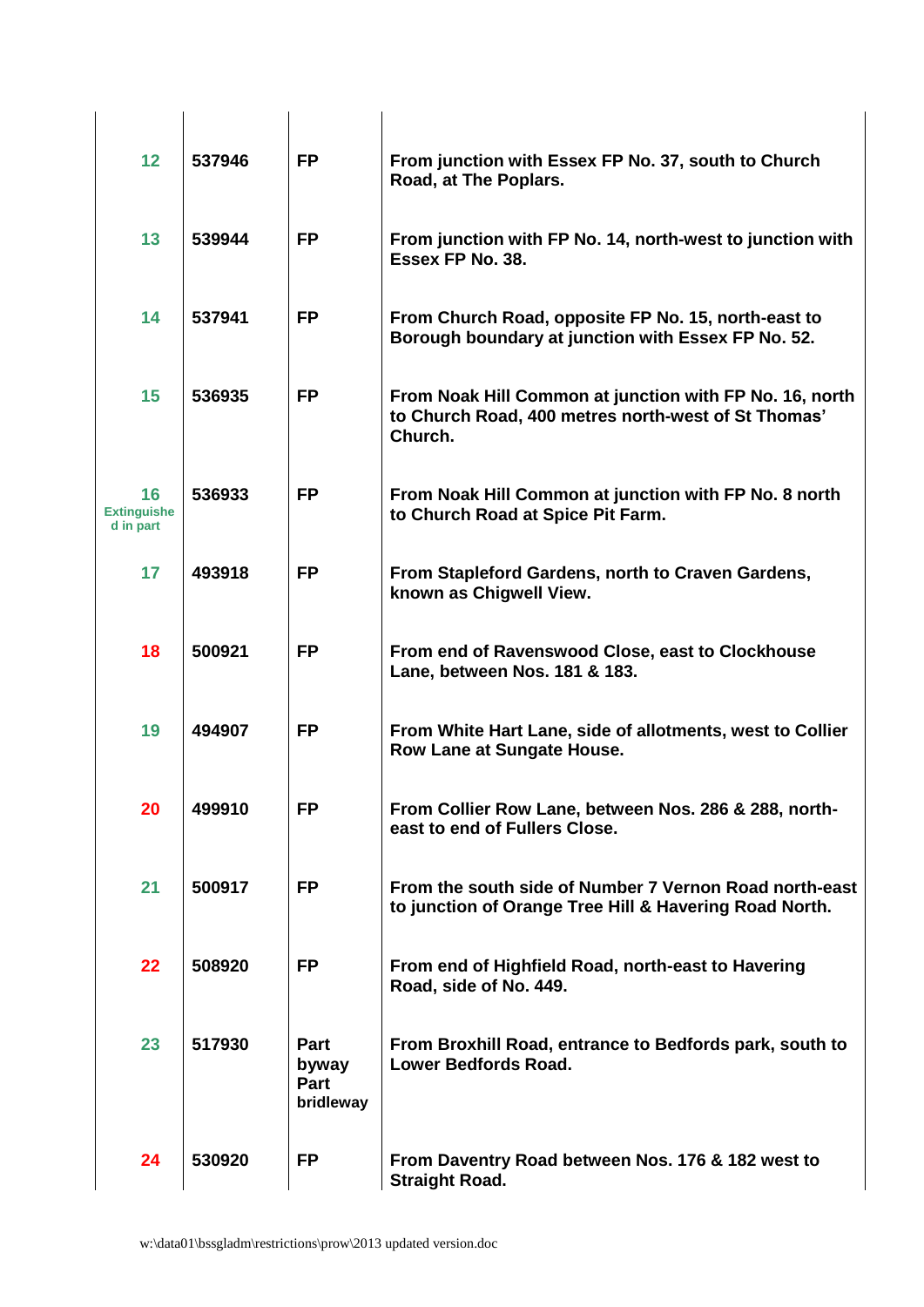| 25 | 530922 | <b>FP</b> | From Daventry Road north to Hailsham Road, known as<br>Daventry Green.                                                              |
|----|--------|-----------|-------------------------------------------------------------------------------------------------------------------------------------|
| 26 | 531923 | <b>FP</b> | From Appleby Drive, south to Hailsham Road, known as<br><b>Appleby Green.</b>                                                       |
| 27 | 532920 | <b>FP</b> | From Daventry Road, opposite Daventry Gardens, south-<br>east to Hilldene Avenue, between Nos. 47 & 49.                             |
| 28 | 532921 | <b>FP</b> | From Daventry Road, opposite Longtown Road, north-<br>east to Edenhall Road, opposite Barnstaple Road.                              |
| 29 | 533920 | <b>FP</b> | From Edenhall Road, between Nos. 11 & 13 south-west to<br>Daventry Road.                                                            |
| 30 | 534923 | <b>FP</b> | From Barnstaple Road, south-east to Montgomery<br>Crescent. Known as Barnstaple Path.                                               |
| 31 | 535924 | <b>FP</b> | From Barnstaple Road, south-east to Montgomery<br>Crescent. Known as Bridgwater Walk.                                               |
| 32 | 536926 | <b>FP</b> | From North Hill Drive, side of No. 93, west to Aylsham<br>Lane, No. 39.                                                             |
| 33 | 536924 | <b>FP</b> | From Barnstaple Road, side of Angmering House, south-<br>east to Montgomery Crescent, side of Ampthill House.                       |
| 34 | 536927 | <b>FP</b> | From Aylsham Lane, between Nos. 13 & 15, east to North<br>Hill Drive, between Nos. 121 & 147.                                       |
| 35 | 536920 | <b>FP</b> | From West Dene Drive south-west to Newbury Gardens.<br>Known as Newbury Gardens.                                                    |
| 36 | 537922 | <b>FP</b> | From Bridgwater Road, between Nos. 73 & 75, north-west<br>to Darlington Gardens, between Nos. 34 & 36. Known as<br>Darlington Path. |
| 37 | 537925 | <b>FP</b> | From North Hill Drive, side of No. 90, north & east to end<br>of Dorking Walk. Known as Dorking Walk.                               |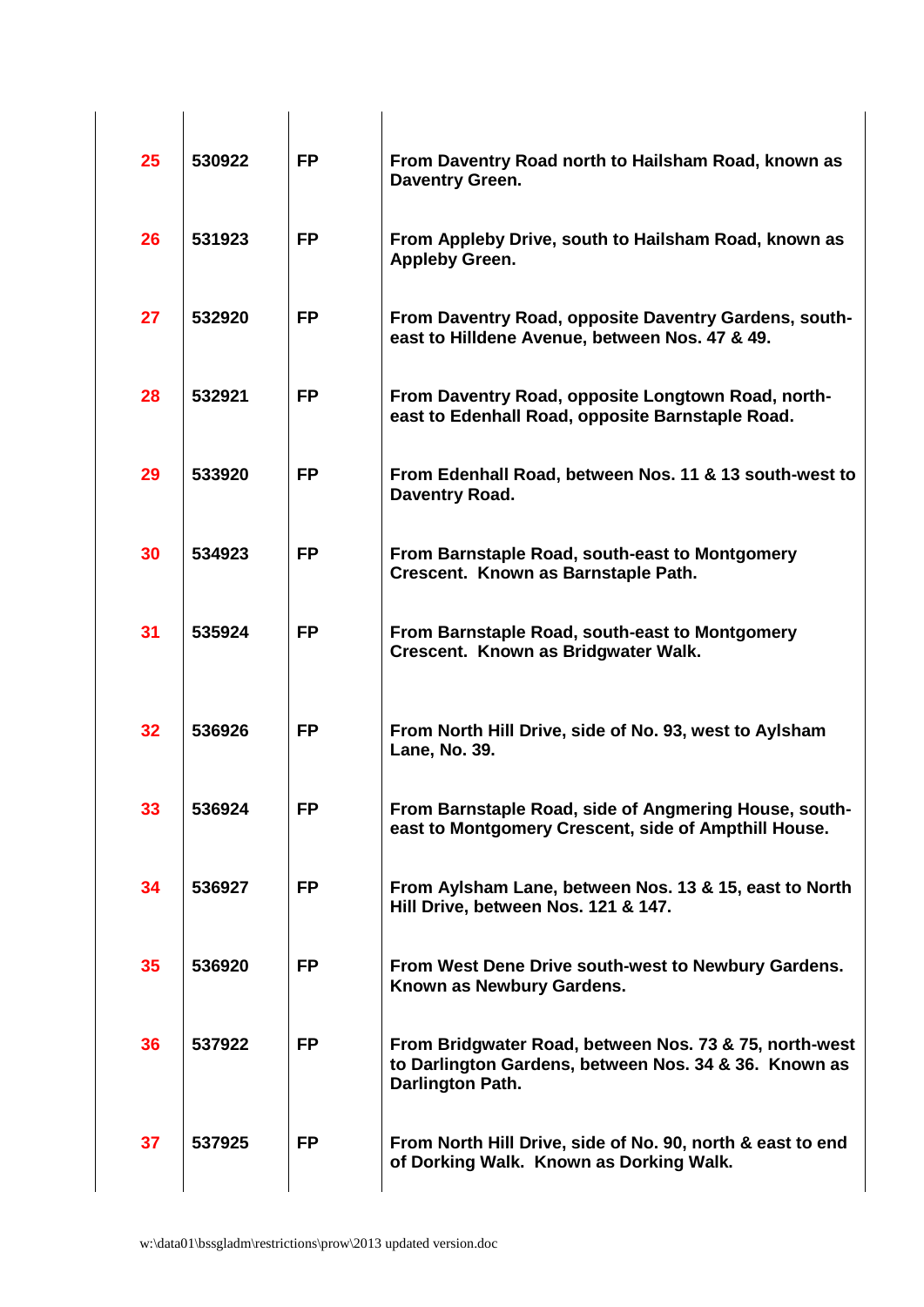| 38 | 537928 | <b>FP</b> | From North Hill Drive east to Preston Road. Known as<br><b>North Hill Green.</b>                                                     |
|----|--------|-----------|--------------------------------------------------------------------------------------------------------------------------------------|
| 39 | 537920 | <b>FP</b> | From Farnham Road opposite No. 40, west to West Dene<br>Drive. Known as The Arcade.                                                  |
| 40 | 538920 | <b>FP</b> | From East Dene Drive, west to Farnham Road, opposite<br>FP No. 39. Known as The Arcade. STOPPED UP 30/04/14                          |
| 41 | 538920 | <b>FP</b> | From East Dene Drive, opposite The Arcade, east.<br>Known as Chippenham Gardens.                                                     |
| 42 | 538923 | <b>FP</b> | From end of Bridgwater Road, north-east to North Hill<br>Drive.                                                                      |
| 43 | 538928 | <b>FP</b> | From Preston Road opposite Nos. 11-13 north. Known<br>as Woodbridge Close.                                                           |
| 44 | 538918 | <b>FP</b> | From Dartfields, between Morpeth House and Matlock<br>House, north to Kings Lynn Drive, between Wantage<br>House and Ingleton House. |
| 45 | 540922 | <b>FP</b> | From Gooshays Drive between Nos. 207 & 209 south-<br>west to Chippenham Road, between Nos. 150 & 164.                                |
|    |        |           |                                                                                                                                      |
| 46 | 39917  | <b>FP</b> | From Dulverton Road, north-east to end of Dewsbury<br>Gardens.                                                                       |
| 47 | 547919 | <b>FP</b> | From Colne Drive, side of No. 118, north-east to<br>Petersfield Avenue, side of No. 90.                                              |
| 48 | 544927 | <b>FP</b> | From Tring Gardens, between Nos. 18 & 20, south-west<br>to Whitchurch Road, between Nos. 40 & 42.                                    |
| 49 | 544925 | <b>FP</b> | From Whitchurch Road, east to Tring Gardens. Known<br>as Tring Green.                                                                |
| 50 | 548924 | <b>FP</b> | From Dagnam Park Drive, between Nos. 241 & 243, south<br>to Wickford Drive. Known as Wickford Close.                                 |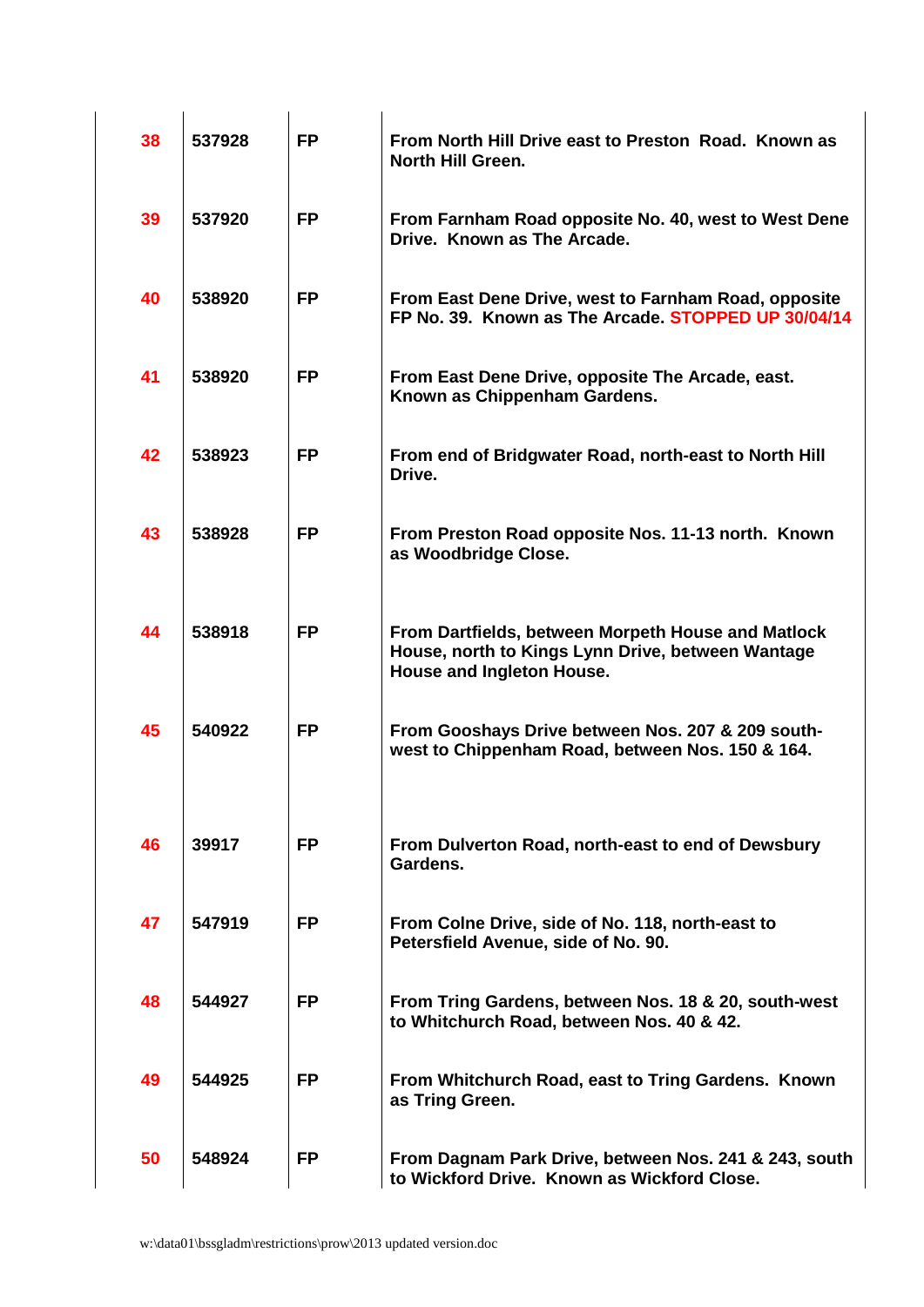| 51 | 549923  | <b>FP</b> | From Wickford Drive, south-west to Swindon Gardens.                                                                                                      |
|----|---------|-----------|----------------------------------------------------------------------------------------------------------------------------------------------------------|
| 52 | 548922  | <b>FP</b> | From Swindon Lane, south-west to Swindon Close.                                                                                                          |
| 53 | 549920  | <b>FP</b> | From Redcar Road, at St Pauls Church, south-west to<br><b>Petersfield Avenue.</b>                                                                        |
| 54 | 550 922 | <b>FP</b> | From Leamington Road, west to Redruth Road. Known<br>as Redruth Walk.                                                                                    |
| 56 | 551922  | <b>FP</b> | From Tiverton Gardens, between Nos. 26 & 28, north to<br>Dagnam Park Drive, between Nos. 133 & 153.                                                      |
| 57 | 551921  | <b>FP</b> | From Stratton Road north to Bedale Road. Known as<br><b>Stratton Walk.</b>                                                                               |
| 58 | 552922  | <b>FP</b> | From Tiverton Grove, between Nos. 2 & 38, north-east to<br>Dagnam Park Drive, between Nos. 81 & 99.                                                      |
| 59 | 552917  | <b>FP</b> | From Penrith Road, between Nos. 13 & 15, north to<br>Petersfield Avenue, between Nos. 242 & 244.                                                         |
| 60 | 553918  | <b>FP</b> | From Tamworth Road, between Nos. 8 & 10, east to<br>Dagnam Park Drive. Known as Dagnam Park Gardens.                                                     |
| 61 | 555917  | <b>FP</b> | From Petersfield Avenue, side of No. 63, south-east to<br>Borough boundary with Barking, at the rear of Marks<br><b>Gate Garage.</b>                     |
| 62 | 488902  | <b>FP</b> | From junction with FP No. 63, south-east to Borough<br>boundary with Barking, at the rear of Marks Gate Garage.                                          |
| 63 | 487903  | <b>FP</b> | From end of access road in Collier Row Road, 50 metres<br>north east of junction with Whalebone Lane North, south-<br>east to the end of Vanguard Close. |
| 64 | 495902  | <b>FP</b> | From White Hart Lane, between Nos. 44 & 46 north-east<br>to Anson Close.                                                                                 |
| 65 | 495903  | <b>FP</b> | From Victory Way, between Nos. 6 & 32, south-east to                                                                                                     |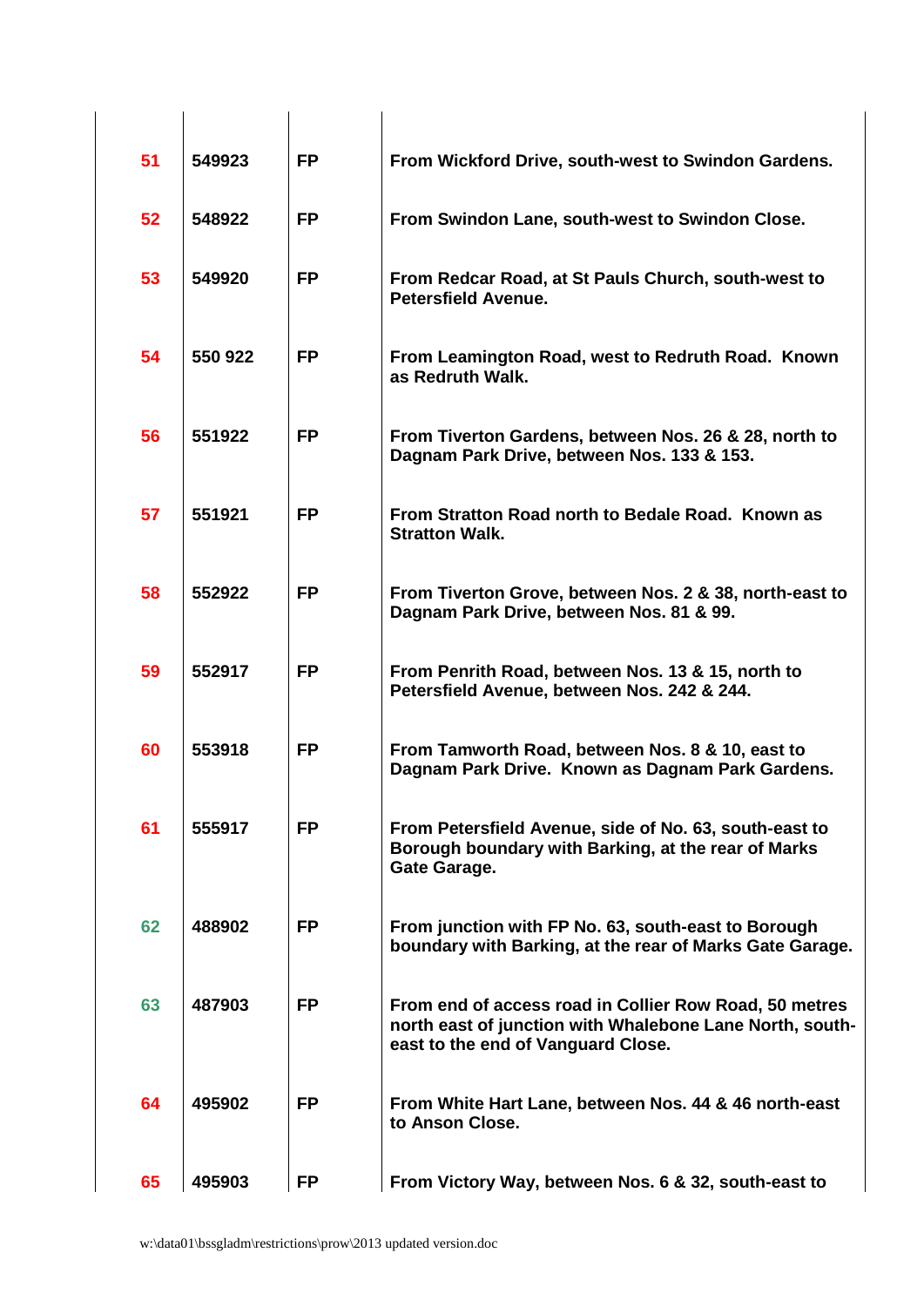|    |        |           | <b>Anson Close.</b>                                                                                 |
|----|--------|-----------|-----------------------------------------------------------------------------------------------------|
| 66 | 497904 | <b>FP</b> | From Orchard Road, between Nos. 50 & 52, north to<br>Lynton Avenue, between Nos. 117 & 119.         |
| 67 | 500901 | <b>FP</b> | From Dunster Close, between Nos. 44 & 46, west to<br>Walmer Close, between Nos. 41 & 43.            |
| 68 |        |           | Deleted by Secretary of State for The Environment<br>29/12/77.                                      |
| 69 | 503902 | <b>FP</b> | From Thameshill Avenue, between Nos. 36 & 38 north-<br>east to Ferndale Road, between Nos. 23 & 30. |
| 70 | 509905 | <b>FP</b> | From Heather Way, between Nos. 51 & 53 north-west to<br>Heather Close between Nos. 11 & 13.         |
| 71 | 505913 | <b>FP</b> | From Garage area at rear of Nos. 148/150 Chase Cross<br>Road, south-east to Robin Close.            |
| 72 | 507912 | <b>FP</b> | From The Drive, between Nos. 92 & 94, south-east to<br>Bower Close, between Nos. 24 & 26.           |
| 73 | 508915 | <b>FP</b> | From Chelmsford Avenue, between Nos. 79 & 81, north to<br>Chase Cross Road, between Nos. 254 & 256. |
| 74 | 509914 | <b>FP</b> | From Chelmsford Avenue, between Nos. 79 & 81, north to<br>Chase Cross Road, between Nos. 254 & 256. |
| 75 | 511916 | <b>FP</b> | From end of Chaseside Close, south and west to<br>Havering Road, between Nos. 430 & 432.            |
| 76 | 510912 | <b>FP</b> | From Tweedway, north-west to Havering Road. Known<br>as Tweed Green.                                |
| 77 | 508911 | <b>FP</b> | From Havering Road, south-east to Tweedway. Known<br>as Tweed Green.                                |
| 78 | 510910 | <b>FP</b> | From Moray Way, rear or 59 Ayr Way, south to Ayr Green,<br>between Nos. 8 & 9.                      |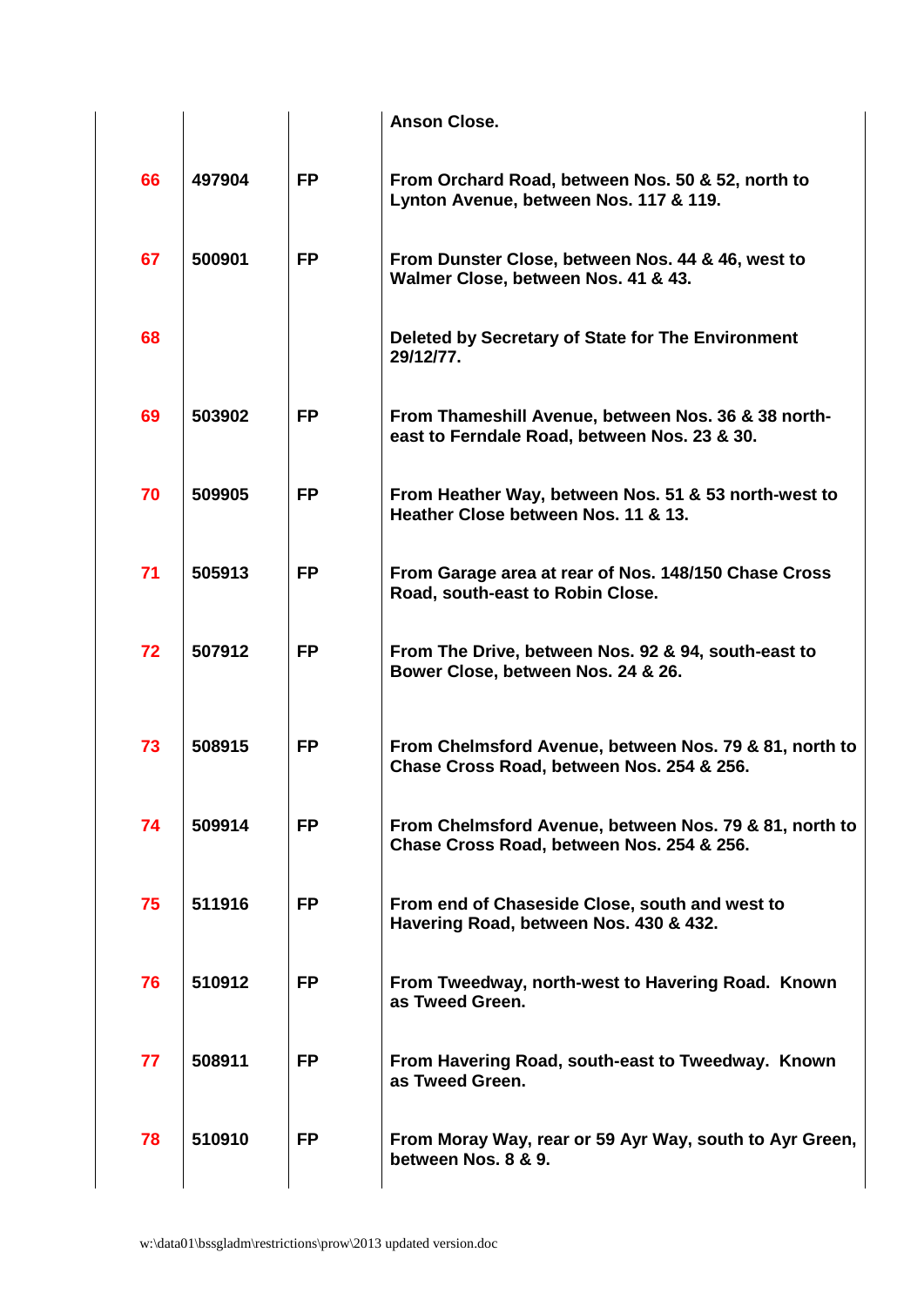| 79 | 509901 | <b>FP</b>               | From Parkside Avenue, between Nos. 127 & 129, north-<br>west to Eastern Avenue, between Nos. 114 & 116.                                             |
|----|--------|-------------------------|-----------------------------------------------------------------------------------------------------------------------------------------------------|
| 80 | 520903 | <b>FP</b>               | From Reed Pond Walk, between Nos. 10 & 12 south east<br>to Meadway, between Nos. 11 & 13.                                                           |
| 81 | 517916 | FP part<br><b>Byway</b> | From Lower Bedfords Road, at Risebridge Chase, south<br>to junction with FP No. 82.                                                                 |
| 82 | 517911 | <b>FP</b>               | From Risebridge Farm at junction with FP No. 81, south<br>then east to junction with FP No. 83 at Bobs Lane.                                        |
| 83 | 520907 | <b>FP</b>               | From Eastern Avenue, opposite Heath Drive, generally<br>north to Lower Bedfords Road at Ash Lane.                                                   |
| 84 | 523902 | <b>FP</b>               | From Heath Drive, opposite No. 27, south to Main Road,<br>Gidea Park at side of St Michael's Church.                                                |
| 85 | 525909 | <b>FP</b>               | From end of Keats Avenue, south to junction with FP No.<br>84.                                                                                      |
| 86 | 528914 | <b>FP</b>               | From end of Morris Road, east to Meynell Road.                                                                                                      |
| 87 | 531907 | <b>FP</b>               | From Masefield Crescent, side of No. 15, north to Byron<br>Way, between Nos. 53 & 55.                                                               |
| 88 | 531910 | <b>FP</b>               | From end of Heaton Close, south to Harrow Crescent,<br>between Nos. 12A & 14.                                                                       |
| 89 | 540915 | <b>FP</b>               | From Kingsbridge Circus, between Runcorn House &<br>Talgarth House, north-west to Faringdon Avenue,<br>between Southall House & Alverstone House.   |
| 90 | 542916 | <b>FP</b>               | From end of Kingsbridge Close, north to Faringdon<br>Avenue, between Nos. 204 & 206.                                                                |
| 91 | 541914 | <b>FP</b>               | From Kingsbridge Circus between Middlesborough<br>House, & Havant House, south-east to Leyburn Crescent,<br>between Enfield House & Atherton House. |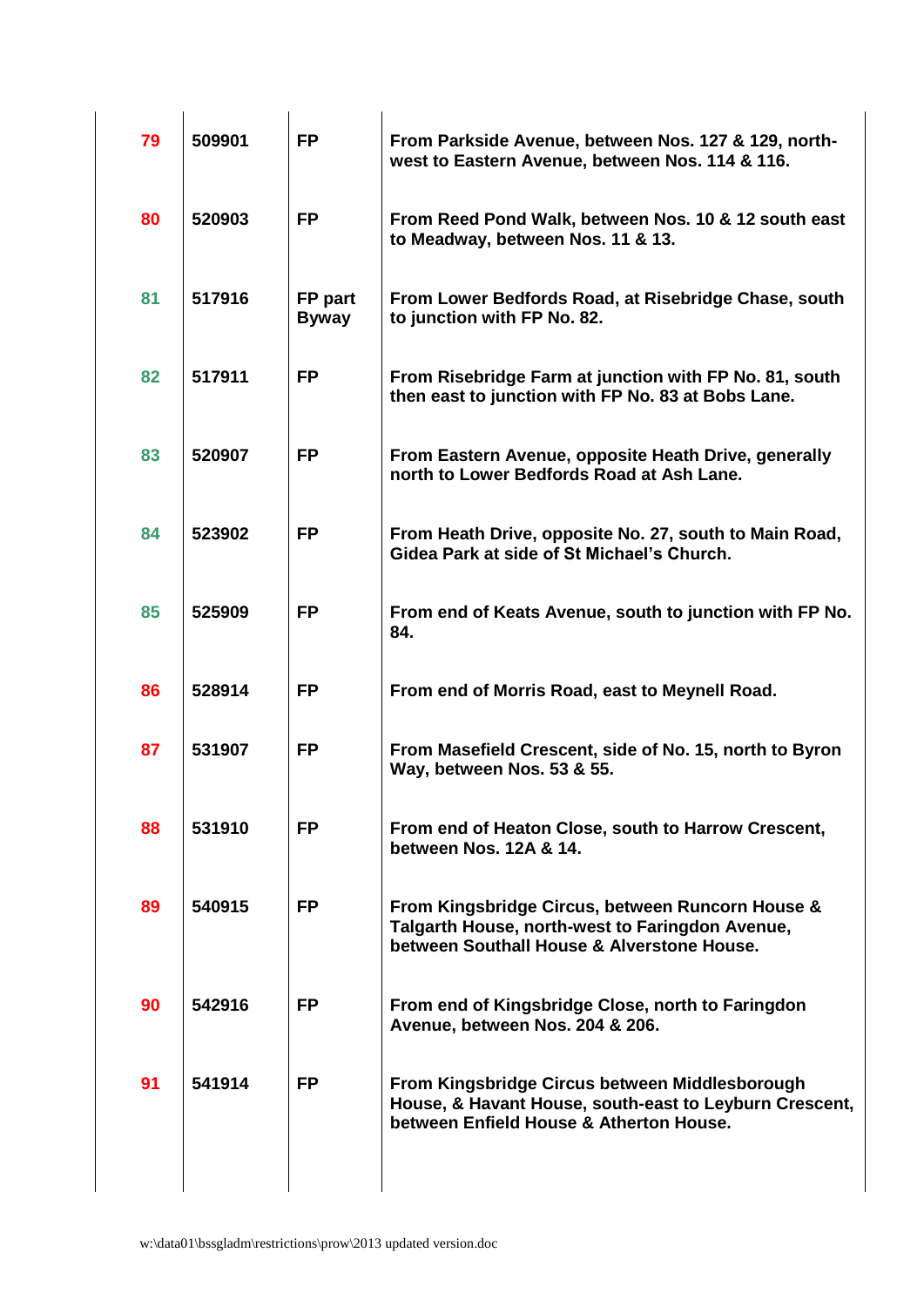| 92  | 542916 | <b>FP</b> | From Kingsbridge Road, between Nos. 12 & 22, south to<br>Halesworth Road, between Nos. 76 & 86.                                                |
|-----|--------|-----------|------------------------------------------------------------------------------------------------------------------------------------------------|
| 93  | 542911 | <b>FP</b> | From Spilsby Road, between side of Thorn Factory, north<br>to Camborne Avenue.                                                                 |
| 94  | 542911 | <b>FP</b> | From Spilsby Road between Havering Borough Technical<br>Offices & Thorn factory east to Alverstone Road.                                       |
| 95  | 544915 | <b>FP</b> | From Gooshays Drive between Nos. 67 & 77 south-west<br>to Halesworth Road between Nos. 44 & 54.                                                |
| 96  | 544916 | <b>FP</b> | From Gooshays Drive, between Nos. 70 & 72, north east<br>to end of Amersham Drive.                                                             |
| 97  | 545913 | <b>FP</b> | From Melksham Close, side of "Morris Dancer" south to<br><b>Melksham Drive.</b>                                                                |
| 98  | 545913 | <b>FP</b> | From the end of Melksham Close, NE to Gooshays Drive,<br>between Nos. 15 & 17.                                                                 |
| 99  | 547916 | <b>FP</b> | From Amersham Road No. 2 north-east to Paines Brook<br>Way.                                                                                    |
| 100 | 541908 | <b>FP</b> | From Colchester Road, opposite Bampton Road south to<br><b>Sackville Crescent.</b>                                                             |
| 101 | 543901 | <b>FP</b> | From Hamilton Drive south to Court Way.                                                                                                        |
| 102 | 541900 | <b>FP</b> | From end of Hamilton Drive, between Nos. 127 & 129<br>Southend Arterial Road, south west to service road off<br><b>Southend Arterial Road.</b> |
| 103 | 550904 | <b>FP</b> | From Ethelburga Road between Nos. 53 & 55 east to<br>Archibald Road at side of No. 58.                                                         |
| 104 | 561900 | <b>FP</b> | From Hall Lane, south of Four Wantz north-east to<br>Shepherds Hill opposite Ivy Lodge Lane.                                                   |
| 105 | 568907 | <b>FP</b> | From approx. 150 metres east of Tylers Hall on Tylers<br>Common, along southern boundary of Jermain Wood,                                      |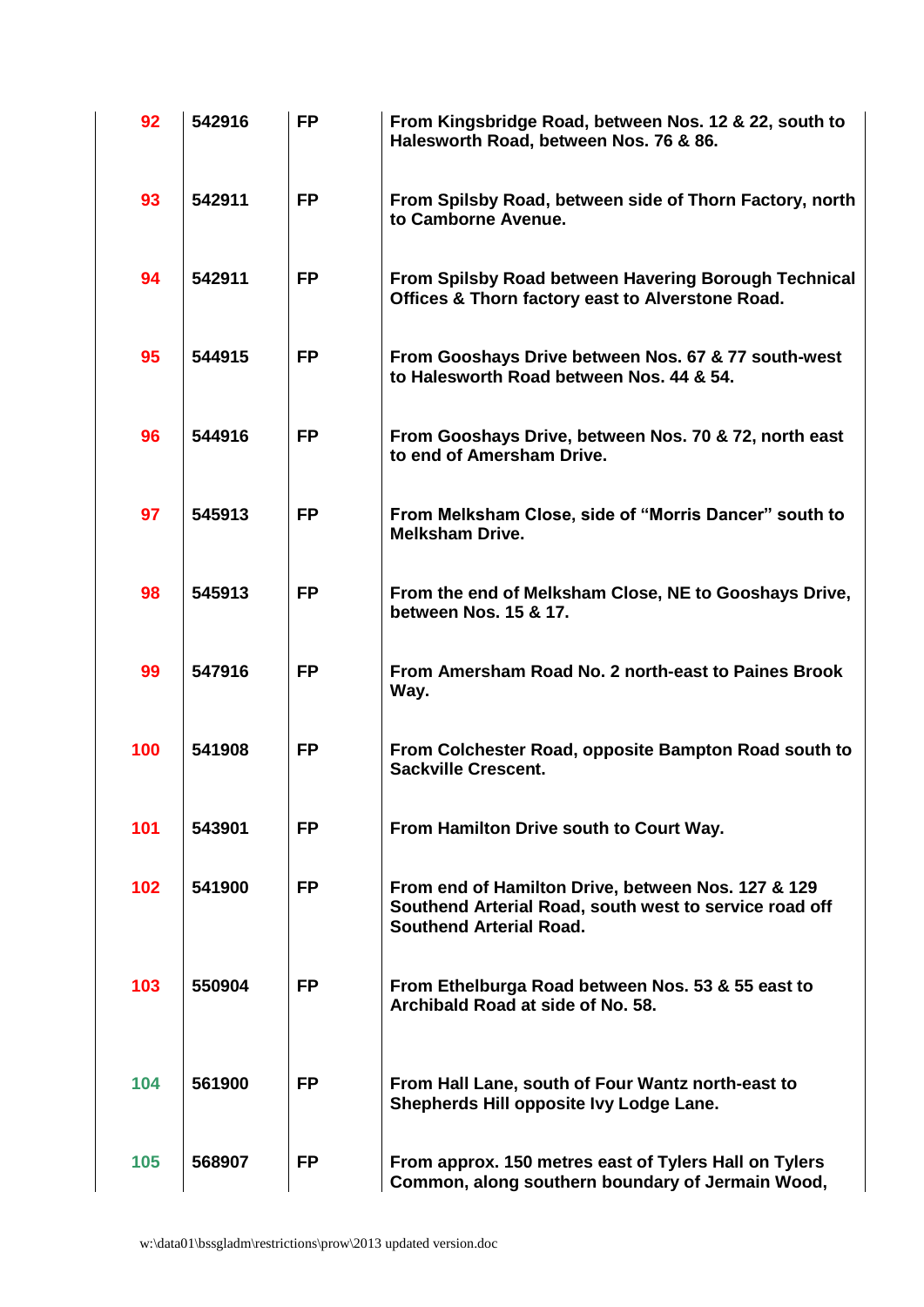|     |        |           | past FP No. 106 then south-east to Borough boundary to<br>continue as Essex FP No. 127.                                                                     |
|-----|--------|-----------|-------------------------------------------------------------------------------------------------------------------------------------------------------------|
| 106 | 571907 | <b>FP</b> | From junction with FP 105 at south-east corner of<br>Jermains Wood, north-east to Borough boundary to<br>continue as Essex FP No. 131.                      |
| 107 | 487892 | <b>FP</b> | From junction with FP No. 108, north & north-west to<br>Borough boundary with Barking, at the Warren Stone.                                                 |
| 108 | 500889 | <b>FP</b> | From the end of Oak Street, north-west, cross Eastern<br>Avenue, and onto Whalebone Lane North at Warren<br>Farm, Marks Gate.                               |
| 109 | 504893 | <b>FP</b> | From Cedar Road, between Nos. 8 & 10, west to Poplar<br>Street, between Nos. 76 & 78.                                                                       |
| 110 | 508891 | <b>FP</b> | From Brooklands Close, No. 1 east & south-east to end<br>of Brooklands Lane.                                                                                |
| 111 | 511890 | <b>FP</b> | From St Edwards Way, side of Romford Spiritualist<br>Church, north-west then north-east to Dunton Road.                                                     |
| 112 | 512889 | <b>FP</b> | From Market Place, between St Edwards Church &<br>Wykeham Hall, north, then east at graveyard boundary,<br>to Market Link. (subject to Extingushment Order) |
| 113 | 527894 | <b>FP</b> | From Balgores Square, north side of No. 11, east to<br>Crossways, between Nos. 62 & 64.                                                                     |
| 114 | 534898 | <b>FP</b> | From Cambridge Avenue between Nos. 68 & 70 east &<br>north-east to Amery Gardens, side of No. 36.                                                           |
| 115 | 541898 | <b>FP</b> | From Ardleigh Green Road, between Nos. 184 & 186,<br>south-east to Harwood Avenue between Nos. 95 & 97.                                                     |
| 116 | 545897 | <b>FP</b> | From Southend Arterial Road, opposite Cecil Avenue,<br>north-east to Redden Court Road, between Nos. 52 & 54.                                               |
| 117 | 556890 | <b>FP</b> | From Southend Arterial Road, 60 metres east of White<br>Cottage, north-east across the Ingrebourne River to Hall<br>Lane.                                   |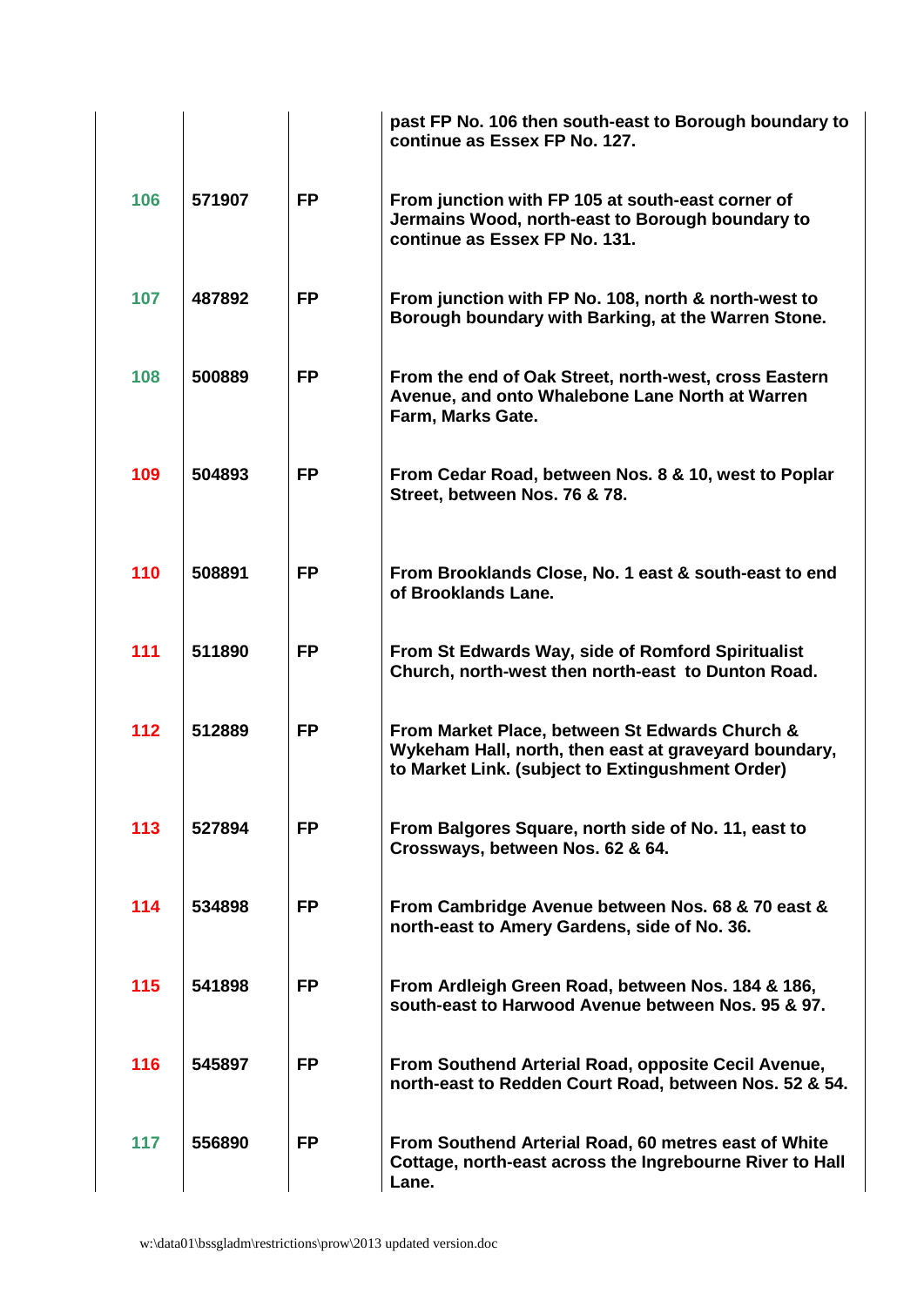| 118 | 561894 | <b>FP</b>        | From Hall Lane, 50 metres south of Aspstree Cottages,<br>east-north-east to Tomkyn's Lane, at Great Tomkyns.                                                                |
|-----|--------|------------------|-----------------------------------------------------------------------------------------------------------------------------------------------------------------------------|
| 119 | 567895 | <b>Bridleway</b> | From Tomkyn's Lane at Little Tomkyns, east past FP No.<br>146 then north-east to Beredens Lane, 150 metres north<br>of Beredens.                                            |
| 120 | 577898 | <b>FP</b>        | From Beredens Lane, 50 metres north of Beredens, east<br>to Borough boundary at Hole Farm. Continues as Essex<br>FP No. 110.                                                |
| 121 | 594894 | <b>FP</b>        | From Warley Street, 50 metres north of Mangrove<br>Cottages east to Borough boundary at Mardyke.<br>Continues as Essex FP No. 33.                                           |
| 122 | 498880 | <b>FP</b>        | From Jutsums Lane, between Nos. 81 & 85, east to<br>Crowlands Avenue, side of No. 92.                                                                                       |
| 123 | 508881 | <b>FP</b>        | From Nursery Walk, at end of FP No. 127, west along the<br>southern boundary of railway allotments to Jutsums<br>Lane at northern boundary of Jutsums Recreation<br>Ground. |
| 124 | 505882 | FP               | From end of Stockland Road, east to end of Sheringham<br>Avenue.                                                                                                            |
| 125 | 506882 | <b>FP</b>        | From Eastbury Road between Nos. 27 and 27A, north-<br>east to western end of Honiton Road.                                                                                  |
| 126 | 508884 | FP               | From St Andrews Road, between flats and church, south-<br>west to Cotleigh Road.                                                                                            |
| 127 | 507882 | <b>FP</b>        | From the junction of Stock Road & Cotleigh Road south<br>to junction with FP No. 123 at end of Nursery Walk.                                                                |
| 128 | 513885 | <b>FP</b>        | From South Street, north side of Romford Railway<br>Station, south-west to Waterloo Road.                                                                                   |
| 129 | 514884 | <b>FP</b>        | From Victoria Road, north side, at side of No. 1 Old Mill<br>Parade, north and west to South Street at side of "The<br>Sun". Known as Mill Path.                            |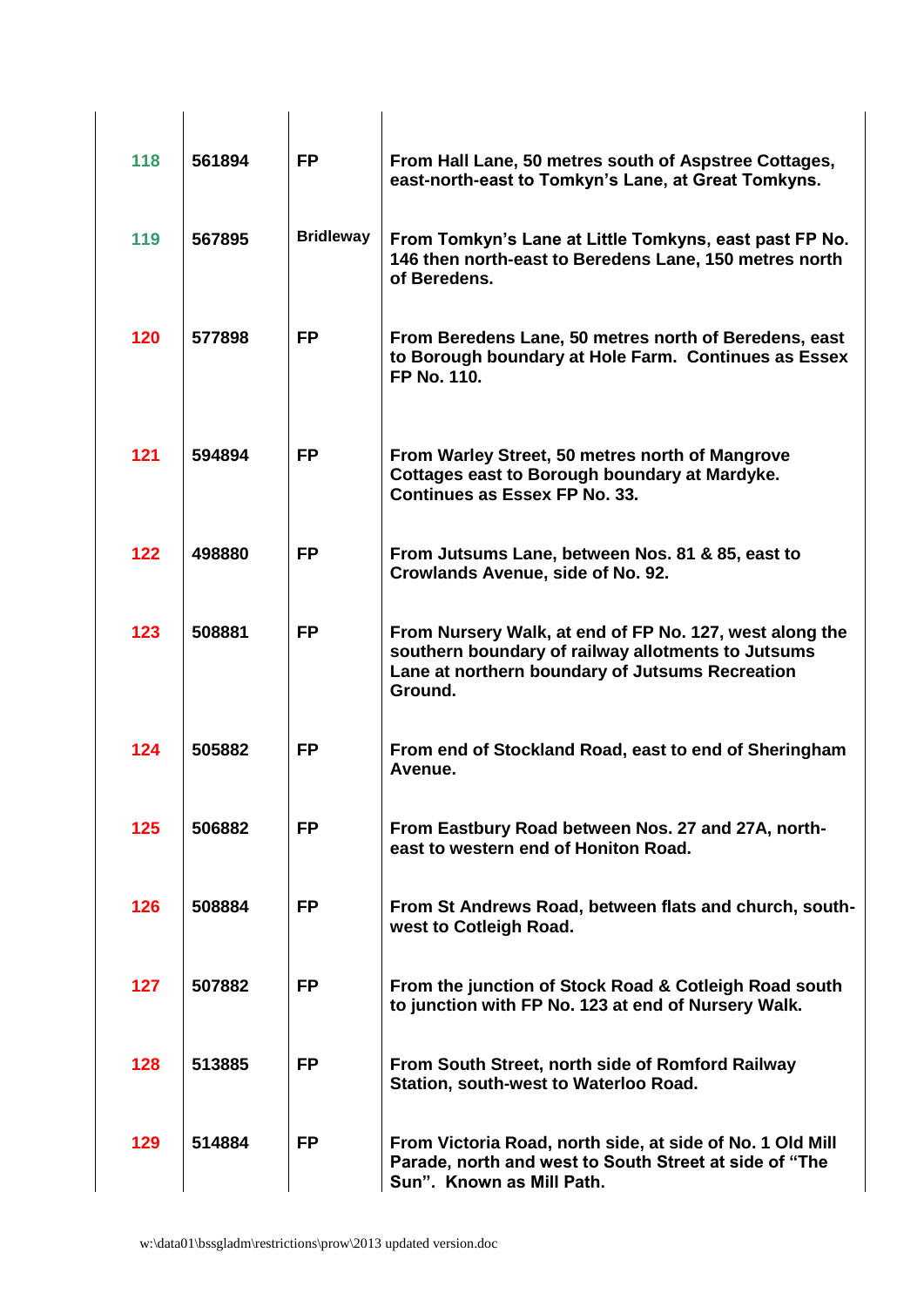| 130 | 516882 | <b>FP</b>                      | From Randall Road opposite Wheatsheaf Road, north-<br>west to Victoria Road at end of Station Parade. Known<br>As Mill Path.                                                               |
|-----|--------|--------------------------------|--------------------------------------------------------------------------------------------------------------------------------------------------------------------------------------------|
| 131 | 511881 | <b>FP</b>                      | From Waterloo Road, 50 metres north of No. 92 south to<br>Oldchurch Road side of No. 58.                                                                                                   |
| 132 | 517882 | <b>FP</b>                      | From Richmond Road between Nos. 8 & 10 north-west to<br>King Edward Road at No. 51.                                                                                                        |
| 133 | 520887 | <b>FP</b>                      | From Victoria Road, between No's 171 and 173 north<br>over railway footbridge, then south west to end of<br><b>Junction Road</b>                                                           |
| 134 |        |                                | Deleted by Secretary of State for The Environment<br>29/12/77.                                                                                                                             |
| 135 | 527887 | <b>FP</b>                      | From Hamilton Road, side of No. 70 south to end of<br><b>Lytton Road.</b>                                                                                                                  |
| 136 | 529885 | <b>FP</b>                      | From Brentwood Road, between Nos. 296 & 298 south-<br>east to end of Brierley Close.                                                                                                       |
| 137 | 529883 | <b>FP</b>                      | From Great Gardens Road, between Nos. 20 & 30 south-<br>east to Cranham Road, between Nos. 57 & 57A.                                                                                       |
| 138 | 530882 | <b>FP</b>                      | From Cranham Road between Nos. 70 & 72 south-east<br>along north side of railway, to junction with FP No. 139,<br>then south west over railway to Osborne Road, between<br>Nos. 125 & 127. |
| 139 | 532882 | <b>FP</b>                      | From Hillview Avenue between Nos. 153 & 155, south to<br>railway line then north-west along side of railway to<br>junction with FP No. 138.                                                |
| 140 | 536886 | <b>FP Part</b><br><b>Byway</b> | From Haynes Road between Nos. 140 & 142, south-west<br>through Haynes Park to Slewins Lane.                                                                                                |
| 141 | 538887 | <b>FP</b>                      | From Ardleigh Green Road, between Nos. 35 & 37 West<br>to Haynes Road between Nos. 147 & 149.                                                                                              |
|     |        |                                |                                                                                                                                                                                            |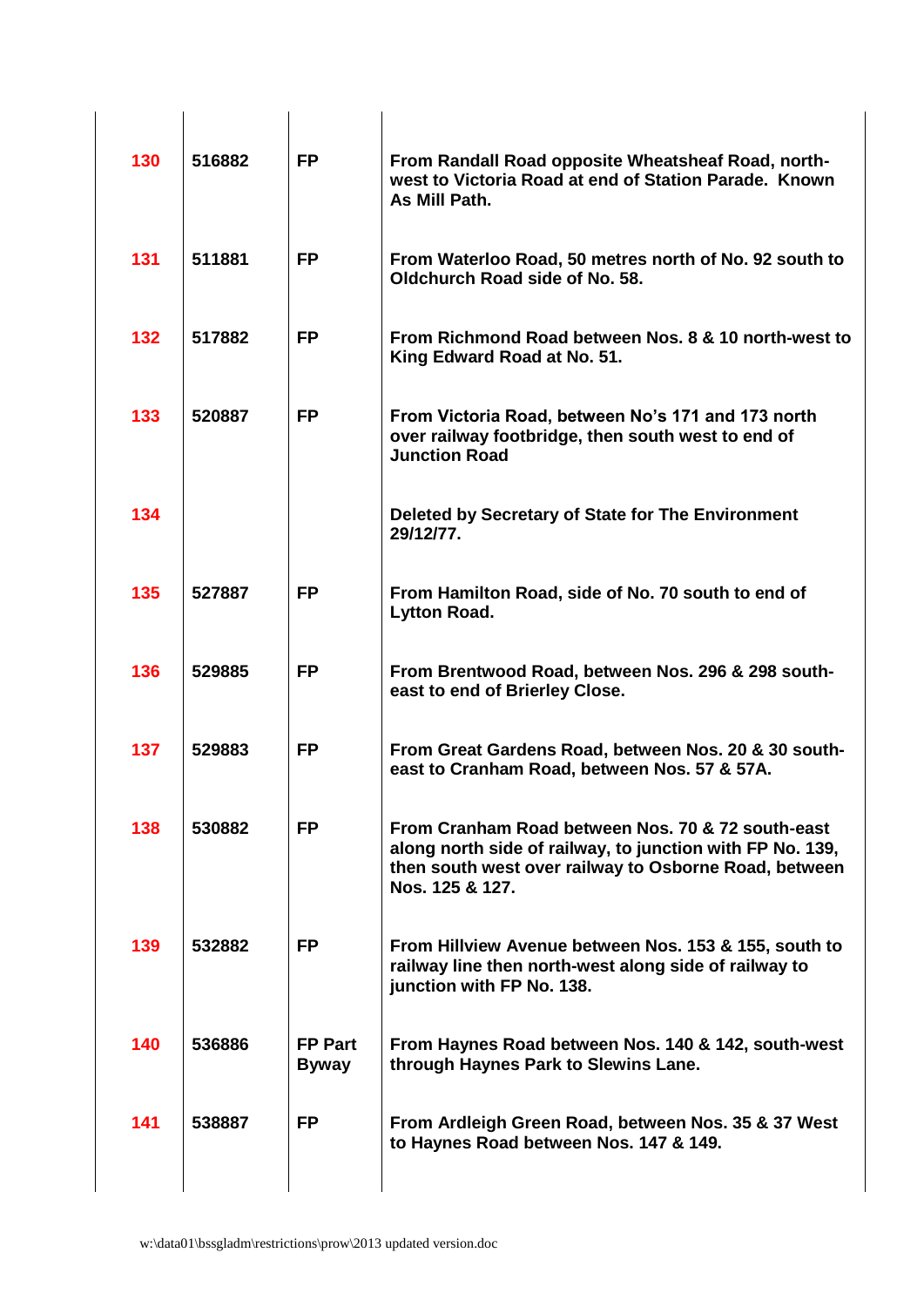| 142 | 550884 | <b>FP</b>                      | From Wingletye Lane, opposite No. 247, north-east and<br>north to Southend Arterial Road, at western boundary of<br>The Moorings.                                            |
|-----|--------|--------------------------------|------------------------------------------------------------------------------------------------------------------------------------------------------------------------------|
| 143 | 555890 | <b>FP</b>                      | From Southend Arterial Road, at junction with FP No. 142<br>south-west to end of Lincoln Close.                                                                              |
| 144 | 567890 | <b>FP</b>                      | From Southend Arterial Road, opposite FP No. 145 north<br>to Tomkyns Lane, on access road to Upminster Lodge<br>Farm.                                                        |
| 145 | 567887 | <b>FP</b>                      | From Bird Lane, 25 metres east of Plain Tile Cottages<br>north to Southend Arterial Road, opposite FP No. 144.                                                               |
| 146 | 570892 | <b>FP</b>                      | From Bird Lane, side of No. 1 Grays Cottages north-east<br>north to junction with FP No. 119.                                                                                |
| 147 | 569887 | <b>FP</b>                      | From Bird Lane, 70 metres east of Pantile Cottages,<br>south-east to Front Lane at Brookmans.                                                                                |
| 148 | 573884 | <b>FP Part</b><br><b>Byway</b> | From Front Lane, between Nos. 184 & 196 east to Moor<br>Lane, 100 metres south of its junction with Southend<br><b>Arterial Road.</b>                                        |
| 149 | 588889 | <b>FP</b>                      | From Moor Lane south of "Woodlands" east along<br>Northern boundary of Codham Hall Wood, north, then<br>east past the northern curtilage to Codham Hall to Warley<br>Street. |
| 150 |        |                                | FP previously designated as FP 150 now incorporated in<br>FP 149.                                                                                                            |
| 151 | 500871 | <b>FP</b>                      | From Rush Green Road, side of No. 376, north, then west<br>& south-west to Borough boundary, continues as<br>Barking FP No. 11.                                              |
| 152 | 498877 | <b>FP</b>                      | From Crow Lane, opposite Jutsums Lane, south to<br>Junction with FP No. 151.                                                                                                 |
| 153 | 503877 | <b>FP</b>                      | From Crow Lane at north-west corner of cemetery.<br>South to Meadow Road between Nos. 3 & 5 with a branch                                                                    |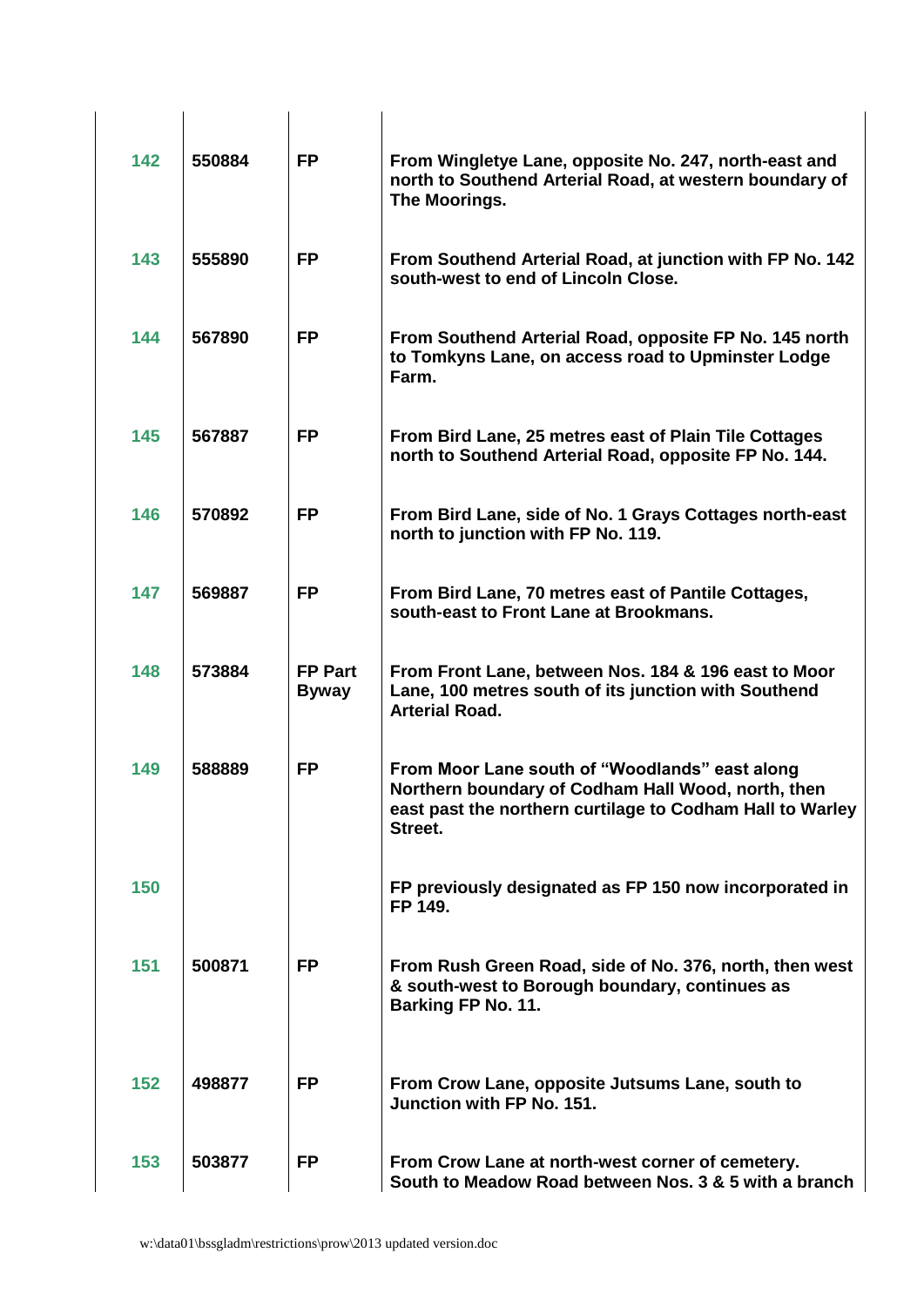|     |        |                         | path at rear of Meadow Road, east then south garage<br>access road at flats on north side of Rush Green Road.                                                                                                                                                                                                                                                                                          |
|-----|--------|-------------------------|--------------------------------------------------------------------------------------------------------------------------------------------------------------------------------------------------------------------------------------------------------------------------------------------------------------------------------------------------------------------------------------------------------|
| 154 | 511880 | <b>FP Part</b><br>byway | From Oldchurch Road between Nos. 83 & 87 known as<br>Oldchurch Rise, south-east to end of Hornford Way. -<br>This footpath is subject to Stopping Up and Diversion<br>Order No 1 2006, please see Order for Diversion Route                                                                                                                                                                            |
| 155 | 513874 | <b>FP</b>               | From Rush Green Road between Nos. 71 & 73, south to<br>Gorseway between Nos. 79 & 81.                                                                                                                                                                                                                                                                                                                  |
| 156 | 518878 | <b>FP</b>               | From Allandale Road, side of No. 36 north to corner of<br>Dymoke Road & Kyme Road. Also short path east to<br>Craigdale Road between Nos. 53 & 60.                                                                                                                                                                                                                                                     |
| 157 | 520880 | <b>FP</b>               | From Park Lane, between Nos. 38 & 40 south-west then<br>south between gardens of Park Lane & Douglas Road,<br>then south-west to Douglas Road, at the side of No. 83<br>with the following connecting links:<br>(1)<br>north-east from between Nos. 67 & 69 Douglas<br>Road.<br>(2)<br>north-east from between Nos. 51 & 53 Douglas<br>Road.<br>South-west from between Nos. 66 & 68 Park Lane.<br>(3) |
| 158 | 525878 | <b>FP</b>               | From Bush Elms Road between Nos. 116 & 118, south<br>then east, then south to Norman Road between Nos. 109<br>& 111.                                                                                                                                                                                                                                                                                   |
| 159 | 530878 | FP.                     | From Harrow Drive between Nos. 83 & 85 west to<br>Rockingham Avenue, between Nos. 39 & 41.                                                                                                                                                                                                                                                                                                             |
| 160 | 527877 | <b>FP</b>               | From Hyland Way, side of No. 56 east then south then<br>south-east to Harrow Drive, between Nos. 49 & 51.                                                                                                                                                                                                                                                                                              |
| 161 | 530876 | <b>FP</b>               | From Harrow Drive, side of No. 50, south-east to<br>Elmhurst Drive, between Nos. 47 & 49.                                                                                                                                                                                                                                                                                                              |
| 162 | 531876 | <b>FP</b>               | From Elmhurst Drive, side of No. 50 east to Grosvenor<br>Drive, between Nos. 55 & 57.                                                                                                                                                                                                                                                                                                                  |
| 163 | 532875 | FP                      | From Grosvenor Drive, between Nos. 64 & 66, east to<br>Lyndhurst Drive between Nos. 83 & 85.                                                                                                                                                                                                                                                                                                           |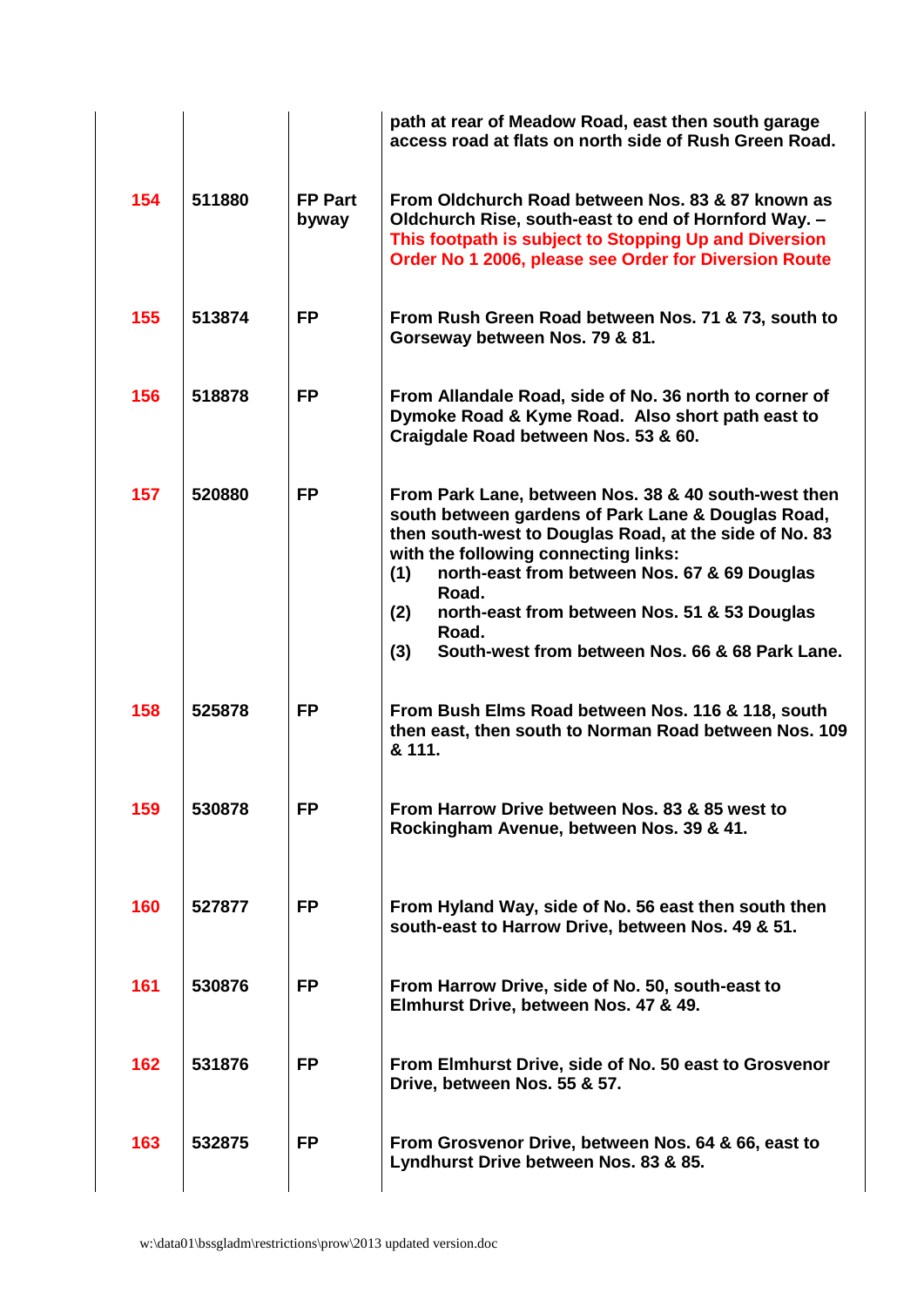| 164 | 535877 | <b>FP</b>                  | From Boscombe Avenue, between Nos. 32 & 34 west to<br>Lyndhurst Drive, between Nos. 160 & 162.                                                                                                                                                                                       |
|-----|--------|----------------------------|--------------------------------------------------------------------------------------------------------------------------------------------------------------------------------------------------------------------------------------------------------------------------------------|
| 165 | 539877 | <b>FP</b>                  | From North Street rear of No. 119, west to Billet Lane,<br>opposite Nos. 145/147.                                                                                                                                                                                                    |
| 166 | 538874 | <b>FP</b>                  | From Billet Lane, at southern boundary of Fairkytes<br>Sports Ground, east to North Street, side of No. 37.                                                                                                                                                                          |
| 167 | 533874 | <b>FP</b>                  | From Lyndhurst Drive, between Nos 48 & 50 east over<br>river to Grey Towers Avenue, between Nos. 27 & 33.                                                                                                                                                                            |
| 168 | 538871 | <b>FP</b>                  | From Victor Gardens, opposite Sandown Avenue, north-<br>east-north to High Street, between Nos. 106 & 108.                                                                                                                                                                           |
| 169 | 542873 | <b>FP</b>                  | From Link Way, between Nos. 21A & 23, south to<br>Westland Avenue, between Nos. 65 & 67.                                                                                                                                                                                             |
| 170 | 545876 | <b>FP</b>                  | From Beverley Gardens, side of No. 66, west, then south-<br>west to Burnway, between Nos. 76 & 78.                                                                                                                                                                                   |
| 171 | 545874 | <b>FP</b>                  | From Burnway, side of No. 160, north-east across<br>Railway to Woodhall Crescent, side of No. 67.                                                                                                                                                                                    |
| 172 | 548873 | <b>FP</b>                  | From Woodhall Crescent, between Nos. 19 & 21, south-<br>west across railway to Maywin Drive between Nos. 12 &<br>13.                                                                                                                                                                 |
| 173 | 573881 | <b>FP</b>                  | From Front Lane, between Nos. 285 & 299, west to Clyde<br>Crescent between Nos. 28 & 30.                                                                                                                                                                                             |
| 174 | 576879 | <b>FP</b>                  | From Roseberry Gardens, between Nos. 152 & 154 west<br>to Macon Way.                                                                                                                                                                                                                 |
| 175 | 577878 | <b>FP</b>                  | From Moor Lane, between Nos. 145 & 151 west to<br>Cranham Gardens, between Nos. 136 & 138.                                                                                                                                                                                           |
| 176 | 579880 | FP and<br><b>Bridleway</b> | From Moor Lane, north side of Moor Lane Chapel with a<br>short spur to the south to junction with the eastern end<br>of Fairholme Gardens east then south to Franks Wood<br>North, then (a) west along bridleway north of Frank<br>Wood, then north towards Cranham Brickfields open |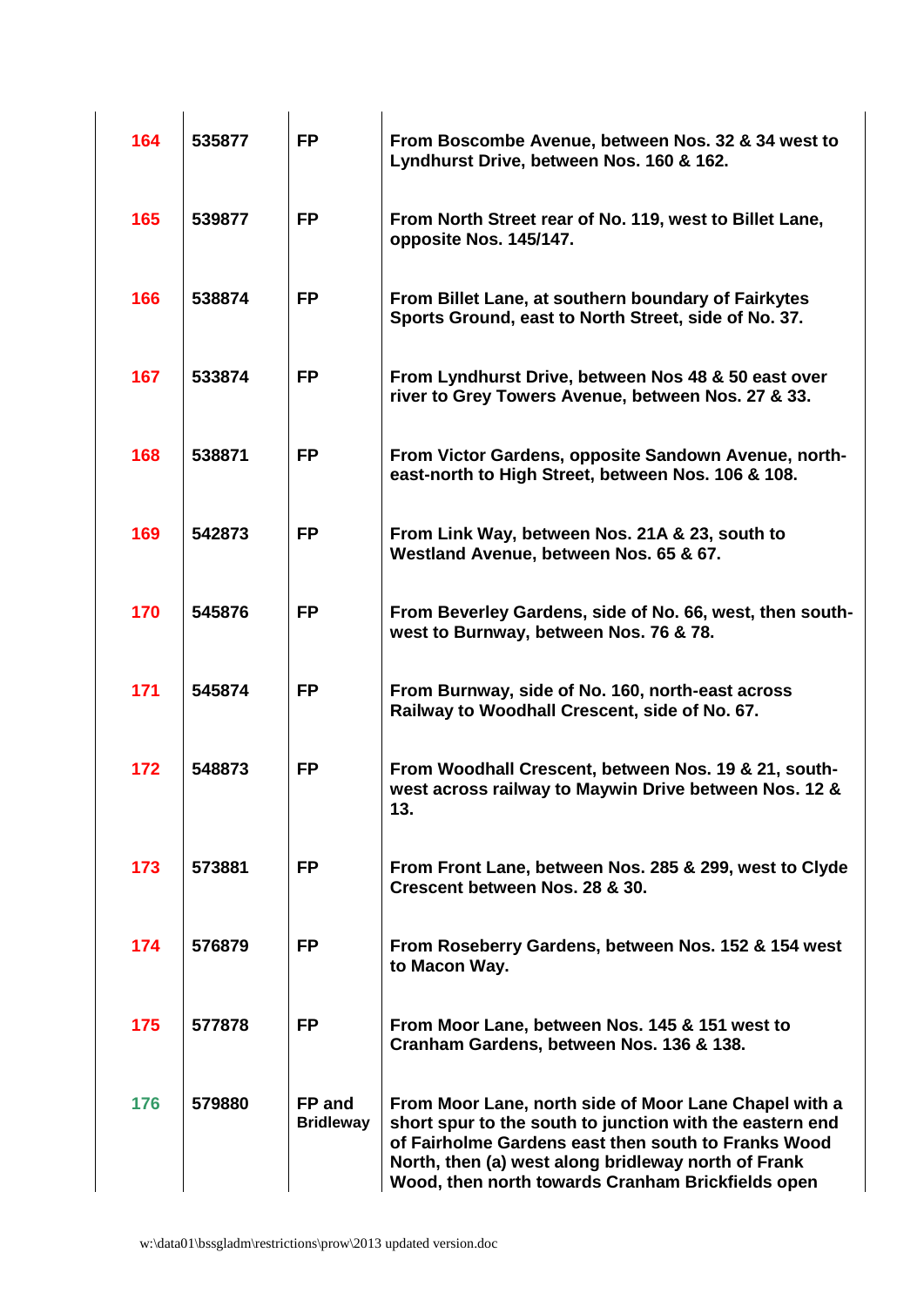|     |        |                  | space, then east to pedestrian entrance to Cranham<br>Brickfields. Then (b) south towards railway, east to M25<br>underpass, then north towards Hobbs Hole then (c) east<br>towards Warley Street, 90 metres south of Gladstone<br>Cottages, and (d) north to pedestrian / horse M25 bridg,<br>north towards Codham Hall Lane |
|-----|--------|------------------|-------------------------------------------------------------------------------------------------------------------------------------------------------------------------------------------------------------------------------------------------------------------------------------------------------------------------------|
| 177 | 592880 | <b>FP</b>        | From Junction with FP 176 200 metres west of Warley<br>Street south to St Mary's Lane, at Puddle Dock.                                                                                                                                                                                                                        |
| 178 | 596884 | <b>FP</b>        | From the end of Church Lane, south of Great Warley Hall,<br>at junction with FP 179, east to Borough boundary at<br>southern edge of Warley Hall Wood, continuing as Essex<br>FP No. 119.                                                                                                                                     |
| 179 | 599874 | <b>FP</b>        | From St Mary's Lane at Monks Farm, north to junction<br>with FP No. 178.                                                                                                                                                                                                                                                      |
| 180 | 519863 | <b>Bridleway</b> | From Upper Rainham Road at south-east corner of<br>Cardrome, opposite Laburnam Avenue, west to borough<br>boundary at junction with Barking FP No. 19.                                                                                                                                                                        |
| 181 | 520861 | <b>FP</b>        | From Upper Rainham Road, at south-east corner of<br>Cardrome, opposite Laburnam Avenue, west to borough<br>boundary at junction with Barking FP No. 19.                                                                                                                                                                       |
| 182 | 519864 | <b>FP</b>        | Forms a network of paths between Chestnut Gardens,<br>Acacia Avenue, & Laburnam Avenue.                                                                                                                                                                                                                                       |
| 183 | 524861 | <b>FP</b>        | From Warren Drive, between Nos. 181 & 183 north to<br>Hartland Road between Nos. 22 & 24. Passes through<br><b>Harrow Lodge Park.</b>                                                                                                                                                                                         |
| 184 | 533865 | <b>FP</b>        | From Shirley Gardens, between Nos. 19 & 21 west to end<br>of Priors Park.                                                                                                                                                                                                                                                     |
| 185 | 538868 | <b>FP</b>        | From The Avenue, between Nos. 29 & 31 south to Stanley<br>Road. Between Nos. 28 & 30.                                                                                                                                                                                                                                         |
| 186 | 537867 | <b>FP</b>        | From Stanley Road, between Nos. 55 & 57 south to<br>Devonshire Road, between Nos. 48 & 50.                                                                                                                                                                                                                                    |
| 187 | 537864 | <b>FP</b>        | From Suttons Avenue, between Nos. 64 & 66, north, then                                                                                                                                                                                                                                                                        |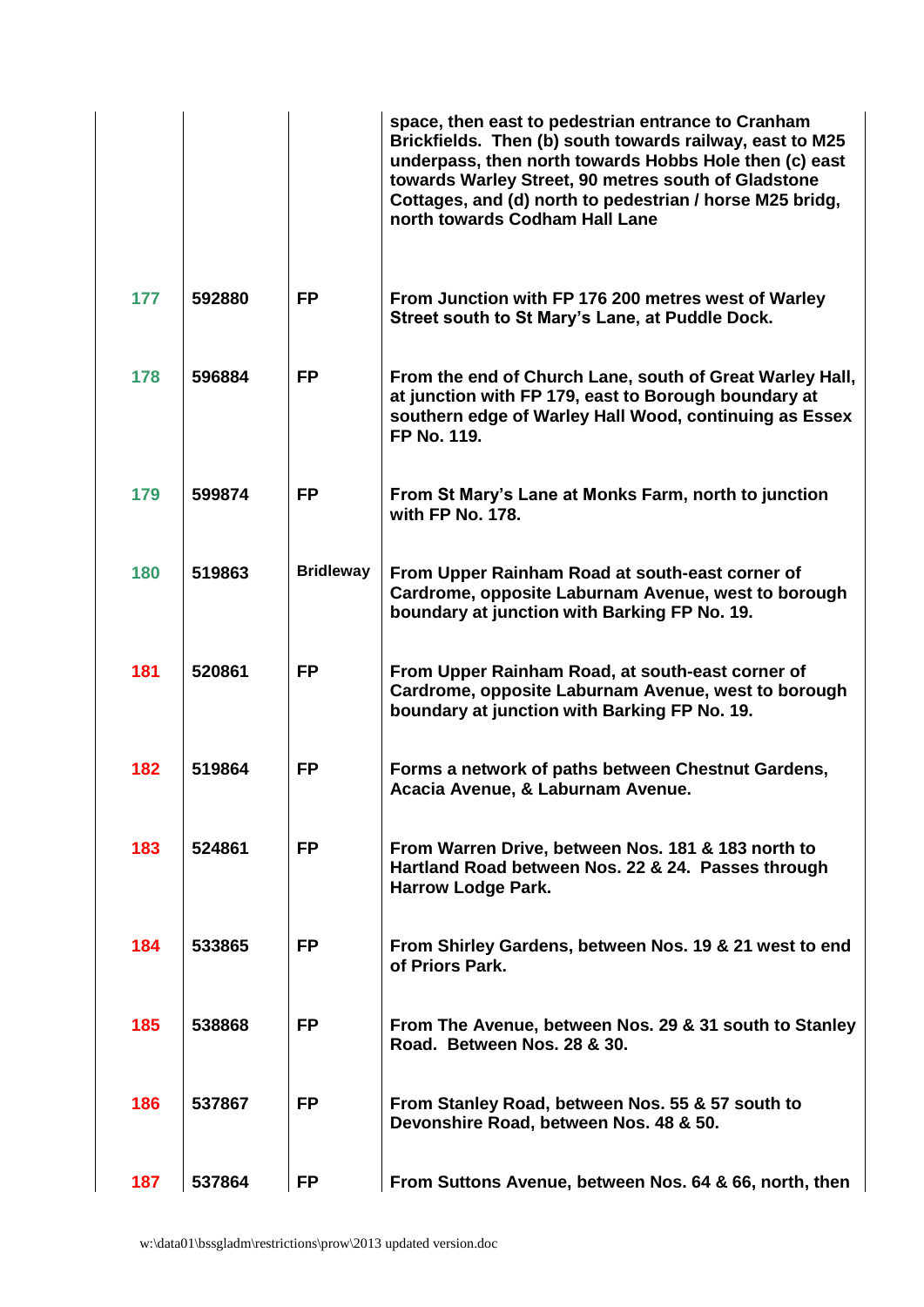|     |        |           | east to Station Lane, between Nos. 94 & 96 with a short<br>path north to Devonshire Road, between Nos. 47 & 49.                                                                                                                                       |
|-----|--------|-----------|-------------------------------------------------------------------------------------------------------------------------------------------------------------------------------------------------------------------------------------------------------|
| 188 | 540867 | <b>FP</b> | From Station Lane, side of No. 89, east to Mill Park<br>Avenue, between Nos. 22 & 24.                                                                                                                                                                 |
| 189 | 541867 | <b>FP</b> | From Mill Park Avenue, between Nos. 19 & 23, east for 65<br>metres to The Dell, then north-east to High Street to<br>junction with FP No. 190 near St Andrews Church.                                                                                 |
| 190 | 543869 | <b>FP</b> | From High Street, by St Andrews Church, south-east to<br><b>Ravenscourt Grove opposite junction with Ravenscourt</b><br>Drive.                                                                                                                        |
| 191 | 546867 | <b>FP</b> | From Hacton Lane, between Nos. 33 & 31, east to<br>Highfield Road, at side of Newhaven.                                                                                                                                                               |
| 192 | 575876 | <b>FP</b> | From Cranham Gardens, between Nos. 68 &<br>70, east to Moor Lane between Nos. 109 & 111. See<br><b>Extinguishment Order Dated 21st December 1984</b>                                                                                                  |
| 193 | 579868 | <b>FP</b> | From St Mary's Lane, opposite Pike Lane, north to end of<br><b>Sunnycroft Gardens.</b>                                                                                                                                                                |
| 194 | 601865 | <b>FP</b> | From Berry Farm, south of St Mary's Lane at junction<br>with FP No. 232 & 233, north to St. Mary's Lane at<br>entrance to Mardyke Woods.                                                                                                              |
| 195 | 554867 | <b>FP</b> | From Church View, side of No. 4 south-east for 30 metres<br>then south west for 30 metres to St. Mary's Lane between<br>Nos. 45 & 54.                                                                                                                 |
| 196 | 555861 | <b>FP</b> | From west end of Stewart Avenue, side of No. 59 south to<br>South View Drive between Nos. 48 & 50.                                                                                                                                                    |
| 197 | 559862 | <b>FP</b> | From Corbets Tey Road, side of No. 28, west, then south<br>to Stewart Avenue, between Nos. 34 & 36.                                                                                                                                                   |
| 198 | 558865 | <b>FP</b> | From St Mary's Lane, west of St Lawrence's Church,<br>south along western boundary of childrens' playground,<br>then east to Corbets Tey Road opposite No. 33.<br>This is now subject to a Stopping Up and Diversion<br>Order Dated 8th December 2015 |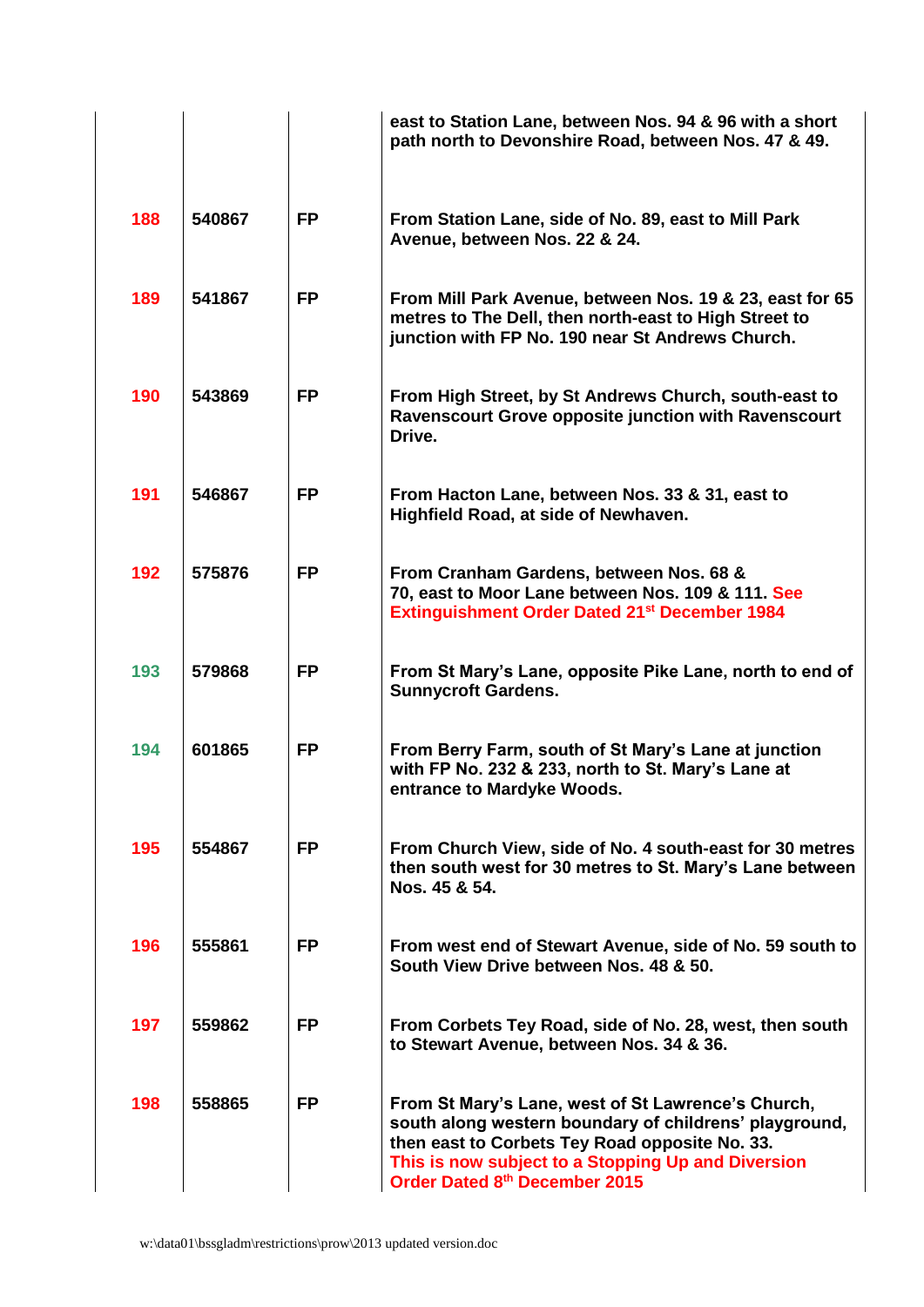| 199 | 567868 | <b>FP</b> | From Howard Road, between Nos. 151 & 153, north under<br>railway to Deyncourt Gardens, between No. 92 & Masonic<br>Hall.                                                                   |
|-----|--------|-----------|--------------------------------------------------------------------------------------------------------------------------------------------------------------------------------------------|
| 200 | 567867 | <b>FP</b> | From St Mary's Lane, side of No. 329 north to Howard<br>Road, between Nos. 112 & 114.                                                                                                      |
| 201 | 573869 | <b>FP</b> | From Greenbanks, between Nos. 6 & 7, east to Chester<br>Avenue, side of No. 6.                                                                                                             |
| 202 | 520859 | <b>FP</b> | From Warren Drive between Nos. 273 & 275, west<br>through Harrow Lodge Park to Upper Rainham Road, 100<br>metres north of Elm Park Avenue.                                                 |
| 203 | 517856 | <b>FP</b> | From Upper Rainham Road, 100 metres north of railway<br>bridge, west to Borough boundary to junction with<br>Barking FP No. 23.                                                            |
| 204 | 523860 | <b>FP</b> | From Warren Drive, between Nos. 180 * 182 south to<br>Eyhurst Avenue, between Nos. 117 & 119.                                                                                              |
| 205 | 523860 | <b>FP</b> | From Eyhurst Avenue, between Nos. 140 & 142, south to<br>Woodcote Avenue, between Nos. 35 & 37.                                                                                            |
| 206 | 523859 | <b>FP</b> | From Woodcote Avenue, between Nos. 50 & 52 south to<br>Northwood Avenue, between Nos. 55 & 57.                                                                                             |
| 207 | 523858 | <b>FP</b> | From Northwood Avenue, between Nos. 66 & 68 south to<br>Elm Park Avenue, between Nos. 291 & 293.                                                                                           |
| 208 | 523857 | <b>FP</b> | From Woburn Avenue, side of No. 16A south over railway<br>then west for approx. 30 metres along southern<br>boundary of railway, then south to St Andrews Avenue,<br>between Nos. 76 & 78. |
| 209 | 521851 | <b>FP</b> | From end of Furness Way, No. 27, north to Ennerdale<br>Avenue, between Nos. 24 & 26.                                                                                                       |
| 210 | 527853 | <b>FP</b> | From Coronation Drive between Nos. 35 & 37 south-west<br>to Ambleside Avenue, between Nos. 51 & 53.                                                                                        |
|     |        |           |                                                                                                                                                                                            |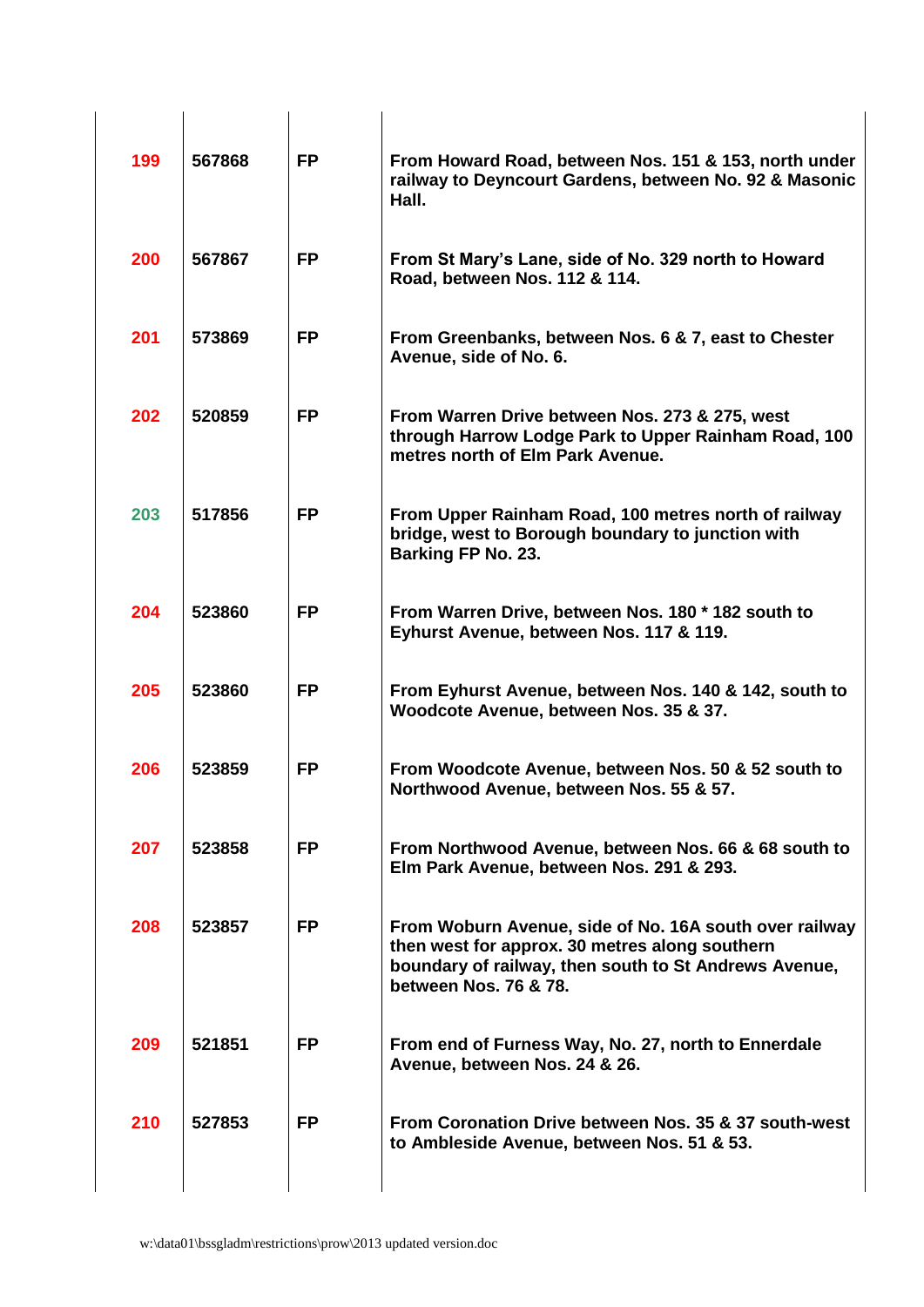| 211 | 528860 | <b>FP</b> | From Elm Park Avenue, between Nos. 131 & 133, north-<br>west to Benhurst Avenue, between Nos. 132 & 134.                                                                                                                                                               |
|-----|--------|-----------|------------------------------------------------------------------------------------------------------------------------------------------------------------------------------------------------------------------------------------------------------------------------|
| 212 | 529860 | <b>FP</b> | From Diban Avenue, between Nos. 20 & 22 east to Abbs<br>Cross Lane, between Nos. 296 & 298.                                                                                                                                                                            |
| 213 | 532855 | <b>FP</b> | From Rosebank Avenue, between Nos. 32 & 34 north-<br>west to Elms Farm Road, between Nos. 7 & 9.                                                                                                                                                                       |
| 214 | 532856 | <b>FP</b> | From the end of Canberra Close, south-east & east to<br>Suttons Lane, side of No. 118, with branch from end of<br>Springbank Avenue, north-east to junction with main<br>path.                                                                                         |
| 215 | 537852 | <b>FP</b> | From Suttons Lane, between No. 121 & Suttons, south-<br>east along southern boundary of St Georges Hospital,<br>then north & east across Ingrebourne River to junction<br>with FP No. 216, then east to Hacton Lane, 150 metres<br>north of "White Hart" public house. |
| 216 | 543840 | <b>FP</b> | From Berwick Pond Road, north of Berwick Pond Farm,<br>north to junction with FP No. 215.                                                                                                                                                                              |
| 217 | 547861 | <b>FP</b> | From Chelmsford Drive, side of No. 60, west to Hacton<br>Lane, passing between Nos. 63 & 65 Clement Way.                                                                                                                                                               |
| 218 | 548861 | <b>FP</b> | From Chelmsford Drive, side of No. 57 north-east to<br>Doncaster Way, between Nos. 60 & 62.                                                                                                                                                                            |
| 219 | 550856 | <b>FP</b> | From Little Gaynes Lane, at east boundary of Viewpoint<br>south past FP No, 220 to Park Farm Road east of Park<br><b>Corner Farm.</b>                                                                                                                                  |
| 220 | 555853 | <b>FP</b> | From The Grove, between Nos. 52 & 54, west to junction<br>with FP No. 219.                                                                                                                                                                                             |
| 221 | 555848 | <b>FP</b> | From Park Farm Road, 200 metres north of Harwood Hall,<br>north to Little Gaynes Lane, side of No. 61.                                                                                                                                                                 |
| 222 | 556858 | <b>FP</b> | From Gaynes park Road, between Nos. 47 & 49 south to<br>Little Gaynes Lane, between Nos. 38 & 42.                                                                                                                                                                      |
| 223 | 561851 | <b>FP</b> | From the end of The Glade, Nos. 23 & 24, south west to                                                                                                                                                                                                                 |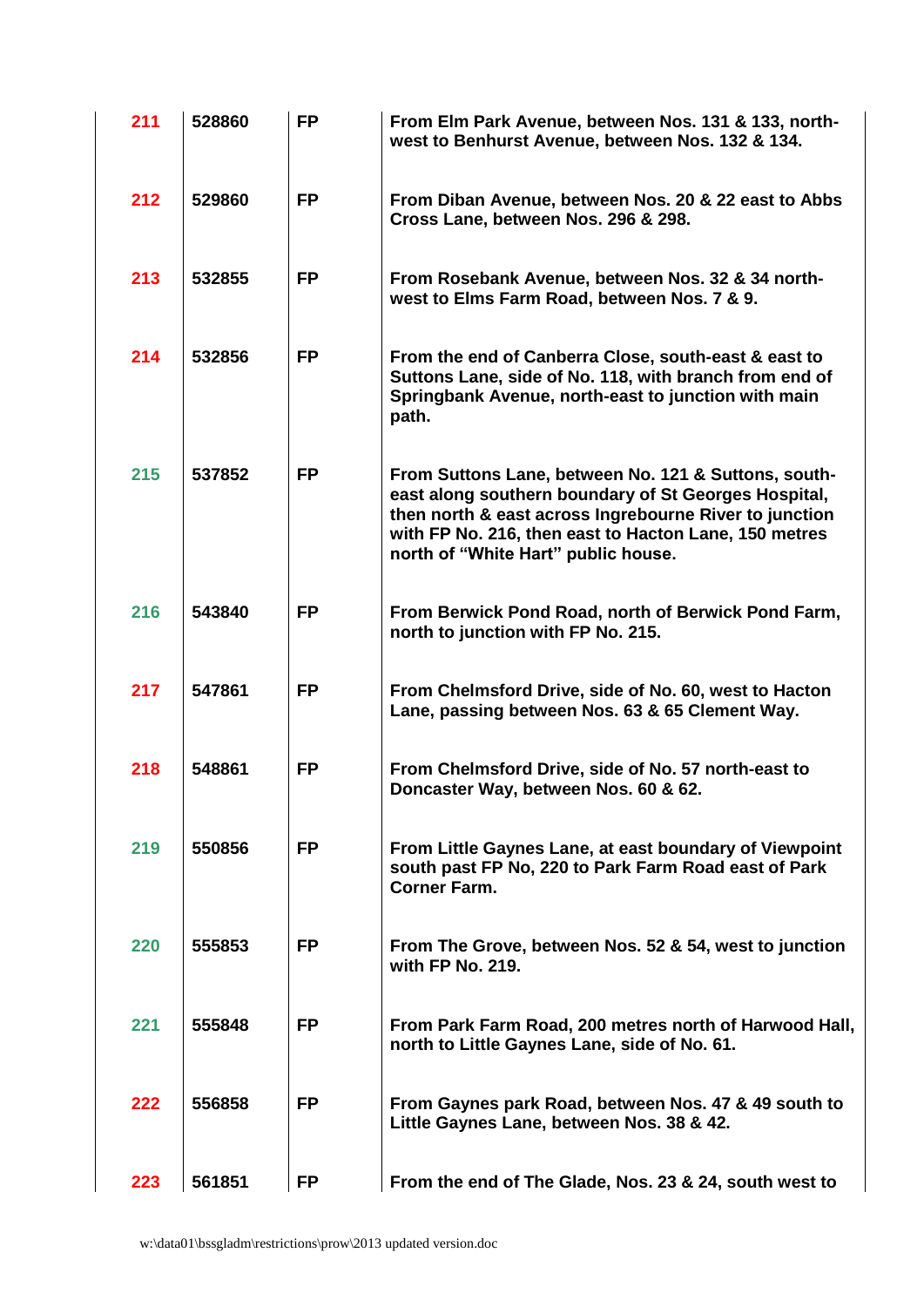|     |        |           | <b>Corbets Tey Road opposite No. 270.</b>                                                                                                             |
|-----|--------|-----------|-------------------------------------------------------------------------------------------------------------------------------------------------------|
| 224 | 562850 | <b>FP</b> | From Ockendon Road at "Huntsman & Hounds" south to<br>Bramble Lane, opposite No. 1 Bramble Cottages.                                                  |
| 225 | 563852 | <b>FP</b> | From Huntsman Drive, side of No. 1 with a short path<br>from the end of Meadowside Road, north-east to<br>Cranham Church to junction with FP No. 228. |
| 226 | 566861 | <b>FP</b> | From Argyle Gardens, side of No. 115, south-east then<br>north-east to The Chase, at the side of Cranham Hall.                                        |
| 227 | 571861 | <b>FP</b> | From The Chase, at All Saints Church, north-east under<br>railway, then south east to Pike Lane.                                                      |
| 228 | 571860 | <b>FP</b> | From The Chase, at All Saints Church, south to<br><b>Ockendon Road opposite Stubbers.</b>                                                             |
| 229 | 578854 | <b>FP</b> | From Pike Lane, west side of railway bridge, generally in<br>a north-westerly direction to junction with FP No. 228 at<br><b>All Saints Church.</b>   |
| 230 | 579864 | <b>FP</b> | From east side of Pike Lane, 30 metres north of FP No.<br>227 on the west side, south-east to Broadfields Farm,<br>then south to Ockendon Road.       |
| 231 | 588848 | <b>FP</b> | From end of motor road at St Mary's Church, North<br>Ockendon, at junction with FP No. 254, west then north-<br>west to Ockendon Road.                |
| 232 | 592860 | <b>FP</b> | From Clay Tye Road, side of Clay Tye Cottage, north-east<br>to Berry Farm at junction with FP No. 194 & FP No. 233.                                   |
| 233 | 601865 | <b>FP</b> | From Berry Farm, at junction with FP No. 232, and FP No.                                                                                              |
|     |        |           | 194 generally east, then south through Bullens and<br>Herds Farm and along Farm track past Home Farm to<br>corner of Fen Lane opposite Corner Farm.   |
| 234 | 564850 | <b>FP</b> | From junction of Sunnings Lane & Ockendon Road near<br>Keelings, south-east to Flint Cottages on Ockendon<br>Road.                                    |
|     |        |           |                                                                                                                                                       |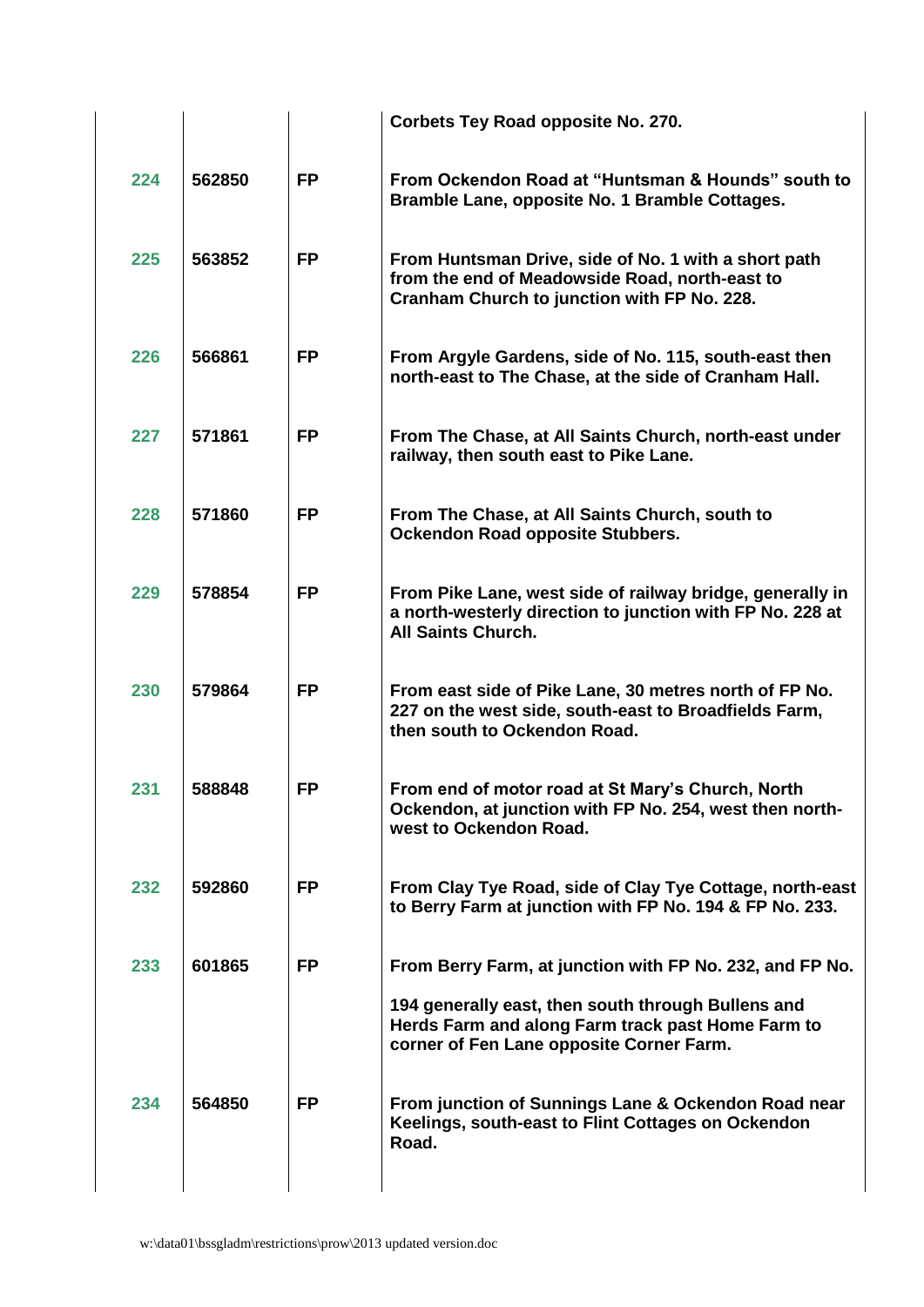| 235 | 522850 | <b>FP</b> | From Wood Lane, between Nos. 28 & 30 south to<br>Stephen Avenue, between Nos. 43 & 80.                                |
|-----|--------|-----------|-----------------------------------------------------------------------------------------------------------------------|
| 236 | 521848 | <b>FP</b> | From Stephen Avenue, between Nos. 20 & 22, south-east<br>then south-west to Freeborne Gardens, between Nos. 2 &<br>3. |
| 237 | 522848 | <b>FP</b> | From Mungo Park Road between Nos. 165 & 167 north-<br>east to Stephen Avenue, between Nos. 44 & 46.                   |
| 238 | 522847 | <b>FP</b> | From Tuck Road, between Nos. 63 & 65, north-west to<br>Mungo Park Road, between Nos. 228 & 230.                       |
| 239 | 523847 | <b>FP</b> | From Deere Avenue, west to Tuck Road, known as<br><b>Bouchier Walk.</b>                                               |
| 240 | 521846 | <b>FP</b> | From Mungo Park Road east to Tuck Road. Known as<br><b>Broadhurst Walk.</b>                                           |
| 241 | 522846 | <b>FP</b> | From Tuck Road, east to Deere Avenue. Known as<br><b>Broadhurst Walk.</b>                                             |
| 242 | 522845 | <b>FP</b> | From Tuck Road, side of No. 15, south-west to Mungo<br>Park Road, side of No. 140.                                    |
| 243 | 524846 | <b>FP</b> | From end of Stapleton Crescent, north to Bader Way,<br>between Nos. 16 & 18.                                          |
| 244 | 520846 | <b>FP</b> | From Simpson Road, between No. 24 Scargill Schools,<br>south to Brittons Playing Fields.                              |
| 245 | 521843 | <b>FP</b> | From end of Elmer Gardens, north to Mungo Park Road<br>between Nos. 79 & 81.                                          |
| 246 | 510841 | <b>FP</b> | From Dagenham Road, west side of Oakfield North to<br><b>Willoughby Drive.</b>                                        |
| 247 | 517841 | <b>FP</b> | From Ford Lane, No. 111, south to garage access at rear<br>of Ford Close, with short branch to end of Ford Close.     |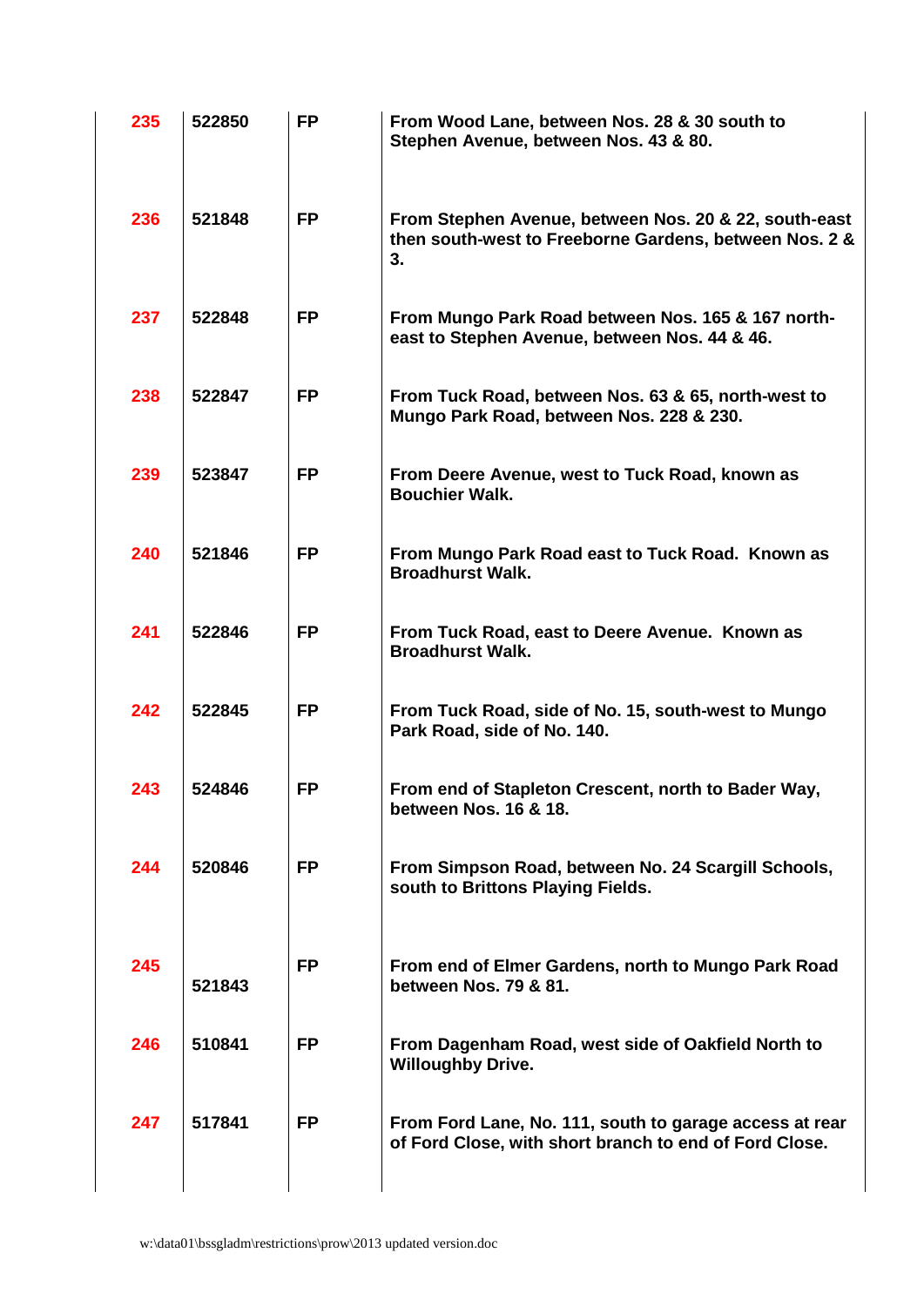| 248                                              | 553844 | <b>FP</b> | From Gerpins Lane, opposite refuse tip, north-east to<br>Aveley Road, aide of No. 2 Central Cottages.                                                                                  |
|--------------------------------------------------|--------|-----------|----------------------------------------------------------------------------------------------------------------------------------------------------------------------------------------|
| 249                                              | 570844 | <b>FP</b> | From Stubbers Lane, 40 metres north of Dennises Lane,<br>south-east to Sunnings Lane.                                                                                                  |
| 250                                              | 571843 | <b>FP</b> | From Stubbers Lane, 40 metres north of Dennises Lane,<br>south-east to Dennises Lane.                                                                                                  |
| 251                                              | 582848 | <b>FP</b> | From St Mary's Church, North Ockendon, at junction with<br>FO No. 252, west to access road at Manor Farm.                                                                              |
| 252                                              | 582844 | <b>FP</b> | From Pea Lane 300 metres north from Dennis Road, east<br>to Junction with FP No. 253, then north to junction with<br>FP No. 251 at St Mary" Church.                                    |
| 253                                              | 587845 | <b>FP</b> | From junction with FP No. 252, north-east to junction<br>with FP No. 254.                                                                                                              |
| 254                                              | 594844 | <b>FP</b> | From North Road side of No. 4 Grove Cottages, north and<br>north-west to junction with FP No. 253 and then north to<br>junction with FP No. 231 at motor road to St Mary's<br>Church.  |
| 255                                              | 521831 | <b>FP</b> | From Anstead Drive, between No. 12 & 14 north to<br>Rainham Road between Nos. 59 & 61.                                                                                                 |
| 256                                              | 540828 | <b>FP</b> | From Lake Avenue at corner of Upminster Road, north-<br>east to Berwick Pond Road 120 metres west of Berwick<br>Manor.                                                                 |
| 257<br><b>No</b><br>longer in<br><b>Havering</b> | 560835 | <b>FP</b> | From Warwick Lane 120 metres west of junction with<br>Aveley Road north-west then north to junction with<br>Damyns Hall Farm track.                                                    |
| 258                                              | 568830 | <b>FP</b> | From Green Lane, 80 metres north of access to<br>Cockhide, north to Bramble Lane, opposite Brambles.                                                                                   |
| 259                                              | 569834 | <b>FP</b> | From east side of Green Lane 10 metres south of<br>entrance to gravel pits, north-east to Borough boundary<br>then south along boundary to junction with Essex FP No.<br>$\mathbf 1$ . |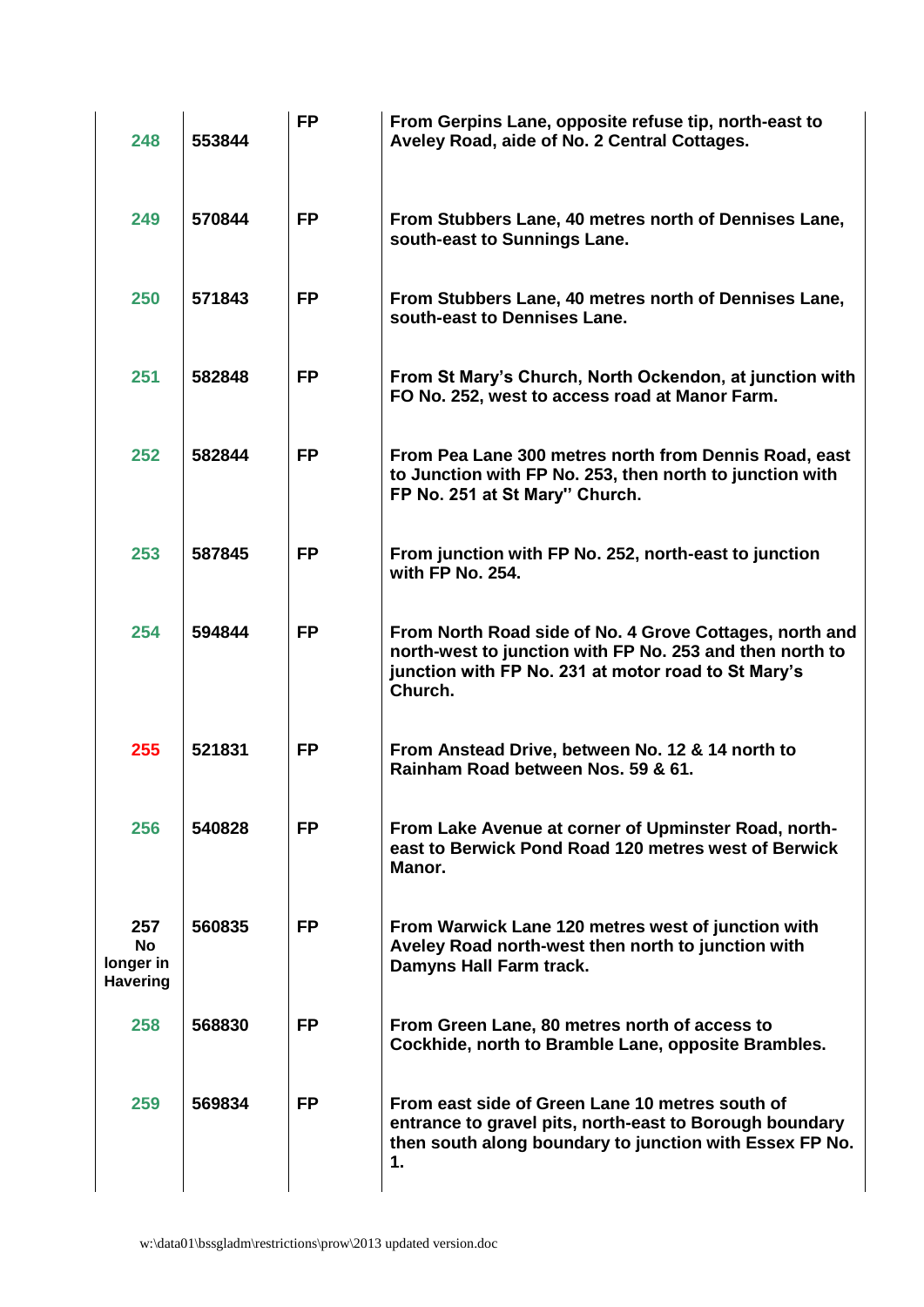| 260 | 517826 | <b>FP</b>        | From Dunedin Road opposite Gisborne Gardens, south<br>to New Road. Please refer to the Stopping Up and<br>Diversion Order dated 13th March 2020                                          |
|-----|--------|------------------|------------------------------------------------------------------------------------------------------------------------------------------------------------------------------------------|
| 261 | 527823 | <b>FP</b>        | From Upminster Road, between Nos. 160 & 162 south to<br>end of Wantz Lane.                                                                                                               |
| 262 | 527823 | <b>FP</b>        | From Lambs Lane, between Nos. 11 & 13 north to start of<br><b>Wantz Lane.</b>                                                                                                            |
| 263 | 564825 | <b>FP</b>        | From Aveley Road, at Running Water Wood, east through<br>wood to junction with FP No. 264.                                                                                               |
| 264 | 568828 | <b>FP</b>        | From Green Lane, at northern corner of Whitehall Wood,<br>south, through wood from junction with FP No. 265 to FP<br>263, then on to Borough boundary. Continues as Essex<br>FP No. 140. |
| 265 | 569827 | <b>FP</b>        | From Green Lane, approx. 300 metres south of entrance<br>to Cockhide Farm, south-west through Whitehall Wood to<br>junction with FP No. 264.                                             |
| 266 | 512810 | <b>FP</b>        | From southern extremity of Ferry Lane at River Wall,<br>south, alongside River Thames to Coldharbour Point.                                                                              |
| 267 | 512889 | <b>FP</b>        | From Romford Market Place, west side of<br>Debenhams Dept. store, south-west to junction with FP<br>No. 268 known as Swan Walk.                                                          |
| 268 | 512887 | FP.              | From South Street, between Nos. 35 & 39, east to<br>Mercury Gardens known as The Liberty.                                                                                                |
| 269 | 513887 | <b>FP</b>        | From Western Road, east side of No. 7D, north-west to<br>junction with FP No. 268. Known as Lockwood Walk.                                                                               |
| 270 | 512887 | <b>FP</b>        | From South Street, between Nos. 63 & 67, north-east to<br>junction with FP No. 269. Known as Stewards Walk.                                                                              |
| 271 | 513890 | <b>FP</b>        | From Romford Market Place, eastern limit, south-east to<br>junction with FP No. 268. Known as Laurie Walk.                                                                               |
| 272 | 588848 | <b>Bridleway</b> | From junction with FP Nos. 231 and 254 at North                                                                                                                                          |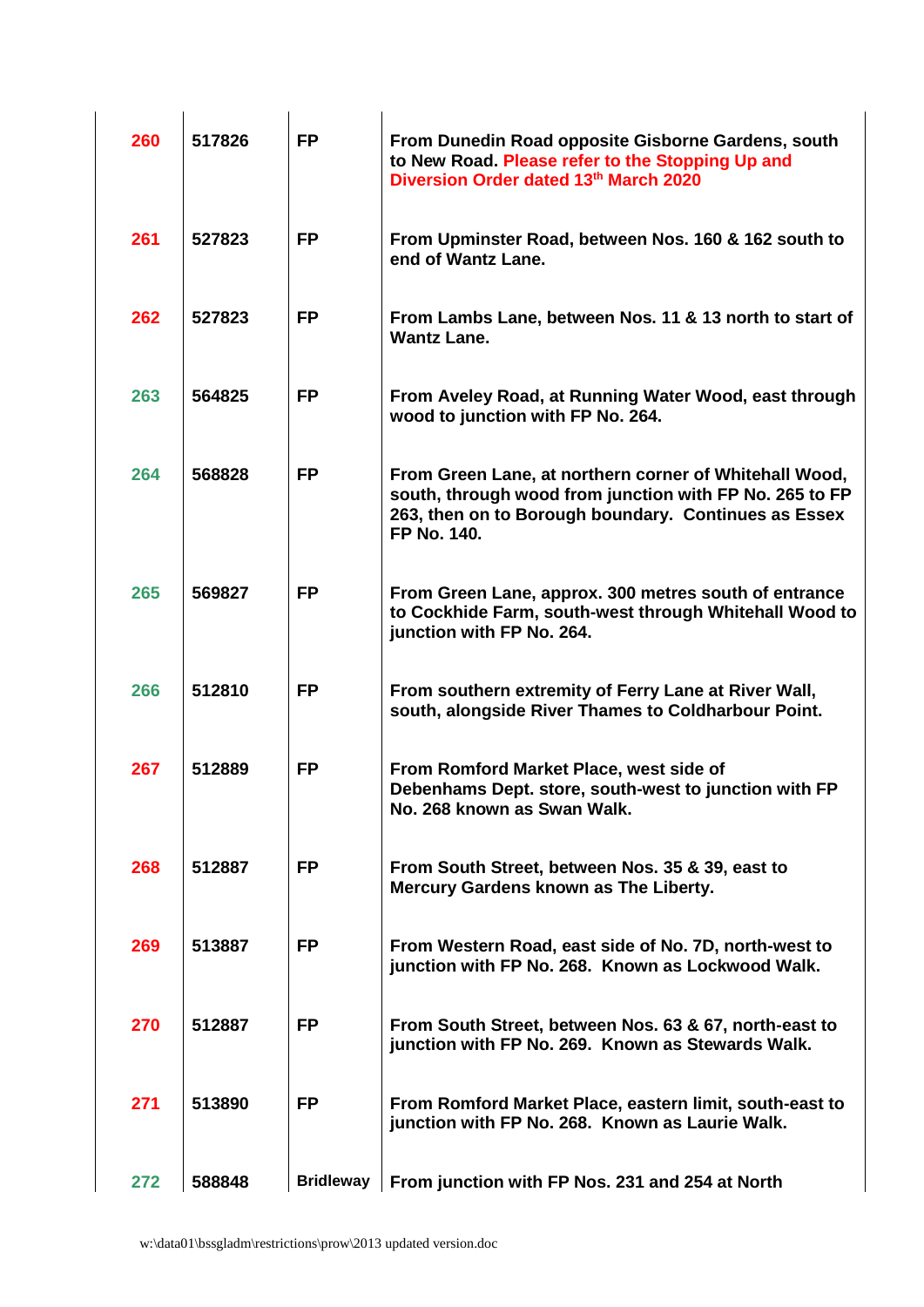|     |        |                  | Ockendon Hall Farm, east to "Old White Horse" on<br><b>Ockendon Road.</b>                                                                                                                    |
|-----|--------|------------------|----------------------------------------------------------------------------------------------------------------------------------------------------------------------------------------------|
| 273 | 555881 | <b>FP</b>        | From Wych Elm Road, north of Hornchurch Grammar<br>School boundary, east to Ingrebourne River, north along<br>river bank, about 115 metres, then east across river to<br><b>River Drive.</b> |
| 274 | 503934 | <b>Bridleway</b> | From western end of Bower Farm Road at Bower Farm,<br>west across Route No. 2 to north-west corner of<br><b>Foreberry Wood North.</b>                                                        |
| 275 | 502929 | <b>Bridleway</b> | Short dog leg from western end of Wellingtonia Avenue,<br>south east, north-west then west to join Route No. 2.                                                                              |
| 276 | 505934 | <b>Bridleway</b> | From Bower Farm Road at north-west corner fo Pheasant<br>Wood, south to Wellingtonia Avenue.                                                                                                 |
| 277 | 499927 | <b>Bridleway</b> | From western end of Pinewood Road at junction with<br>Route No. 2 west to FP No. 1.                                                                                                          |
| 278 | 546936 | <b>FP</b>        | From Wrightsbridge Road south-east to northern<br>boundary of Dagnam Park.                                                                                                                   |
| 279 | 559909 | <b>Bridleway</b> | From Shepherds Hill, north along route known as Ivy<br>Lodge route known as Ivy Lodge Lane to join Harold<br>Court Road.                                                                     |
| 280 | 570861 | <b>FP</b>        | From FP No. 226 at western side of Cranham Hall, south<br>along field boundary to FP No. 225.                                                                                                |
| 281 | 567855 | <b>FP</b>        | From FP No. 225, 50 metres south of junction with FP No.<br>282, south then east to FP No. 228 at south east corner of<br><b>Spring Wood.</b>                                                |
| 282 | 567862 | <b>FP</b>        | From FP No. 226 at rear of houses on Eastern side of<br>Argyle Gardens, south along field boundary to FP No.<br>225.                                                                         |
| 283 | 592852 | <b>FP</b>        | From Ockendon Road, 100 metres south of junction with<br>Clay Tye Road, east then south to join Fen Lane.                                                                                    |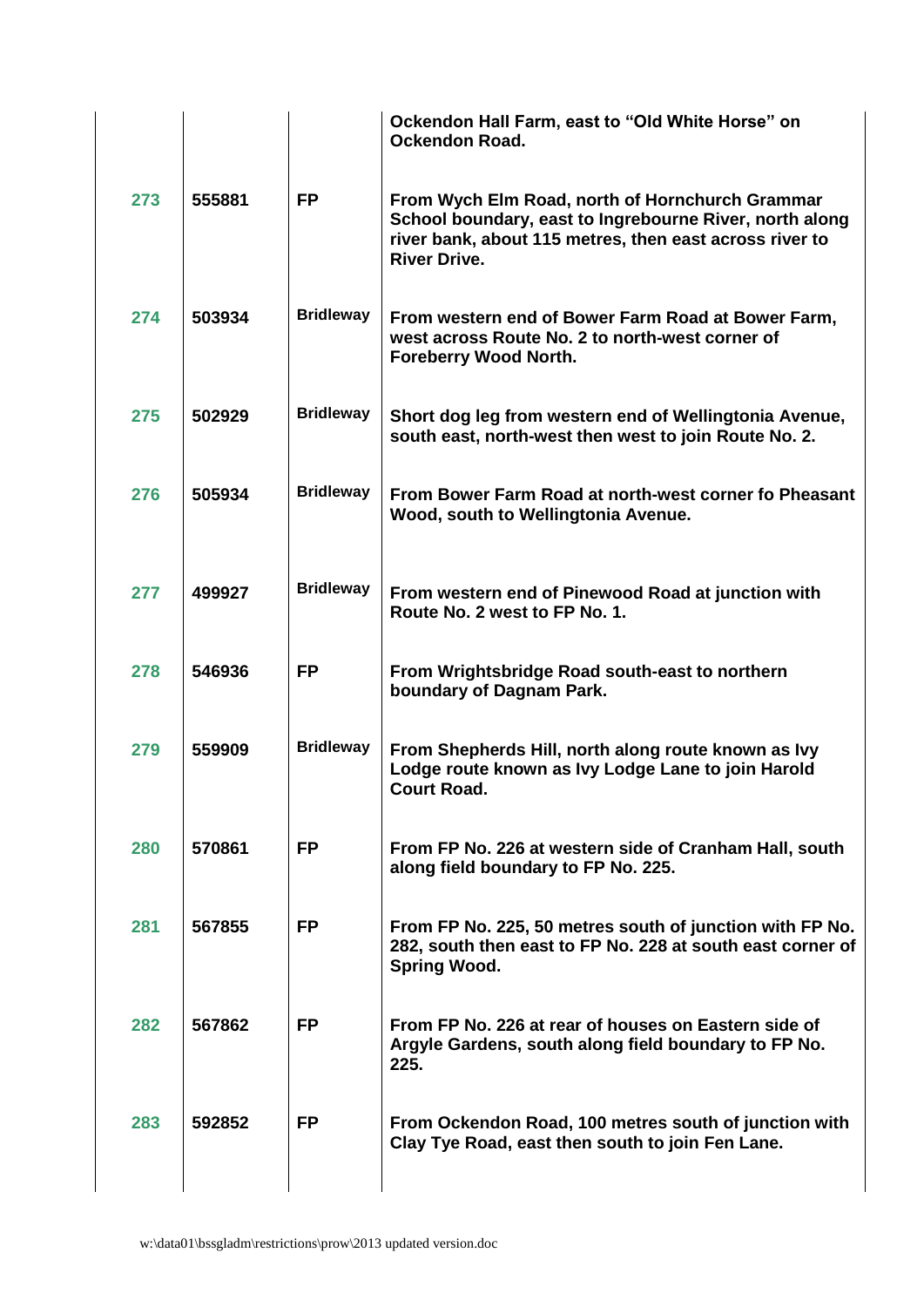| 284 | 554878 | <b>FP</b>                  | Benets Road to Rayburn Road, Hornchurch.                                                                                                                                                                                                                                                                                |
|-----|--------|----------------------------|-------------------------------------------------------------------------------------------------------------------------------------------------------------------------------------------------------------------------------------------------------------------------------------------------------------------------|
| 285 | 554878 | <b>FP</b>                  | From FP284 to the rear of 3 Benets Road, Hornchurch<br>east to golf course boundary, north to rear of Emerson<br>Park School to join FP273 connecting with FP 284 at this<br>northern extent to the east of Rayburn Road.                                                                                               |
|     |        |                            | NB. FP285 runs inside field edge rear of Benets Road.<br>NOT along access road.                                                                                                                                                                                                                                         |
| 286 | 564908 | <b>Bridleway</b>           | From Tylers Farm Lane, North along Bridleway on the<br>eastern side of Nags Head Lane towards Havering /<br><b>Brentwood Borough Boundary. (Bridleway continues on</b><br>into Brentwood towards M25, then southerly direction<br>west of M25 towards Jermains Wood<br>and terminates at M25 pedestrian / horse bridge. |
| 287 | 572903 | <b>Bridleway</b>           | From Warley Road, west along bridleway, adjacent to<br>Warley Road, then north-east next to field boundary to<br>Tylers Common. Joining south-east corner of Jermains<br>Wood, then north towards M25 pedestrian / horse bridge                                                                                         |
| 288 | 579868 | <b>FP</b>                  | From St Mary's Lane, south through Cranham Golf<br>Course, parallel with Pike Lane and terminating at<br>junction with Pike Lane and access road to Chase Forest<br><b>Centre</b>                                                                                                                                       |
| 289 | 585870 | <b>Bridleway</b>           | From St Mary's Lane, south through Cranham Golf<br>Course parallel to field edge along western side and<br>terminating at field boundary with Broadfields Farm at<br>the pedestrian / horse bridge.                                                                                                                     |
| 290 | 516939 | <b>Bridleway</b>           | From North Road south-east following field boundary to<br>South Park Plantation, continuing south-east towards<br>Broxhill Road. Please note this bridleway is temporary<br>incomplete until final agreement has been made with<br>landowner                                                                            |
| 291 | 533917 | Footpath                   | From Saddleworth Road, opposite Saddleworth Square,<br>north east to Myrtle Road and Chatteris Avenue open<br>space Subject to modification order                                                                                                                                                                       |
| 292 | 537834 | <b>Restricted</b><br>byway | Unadopted part from Lake Avenue to Berwick Road,<br>fronting numbers 32-42 Abbey Wood Lane.                                                                                                                                                                                                                             |